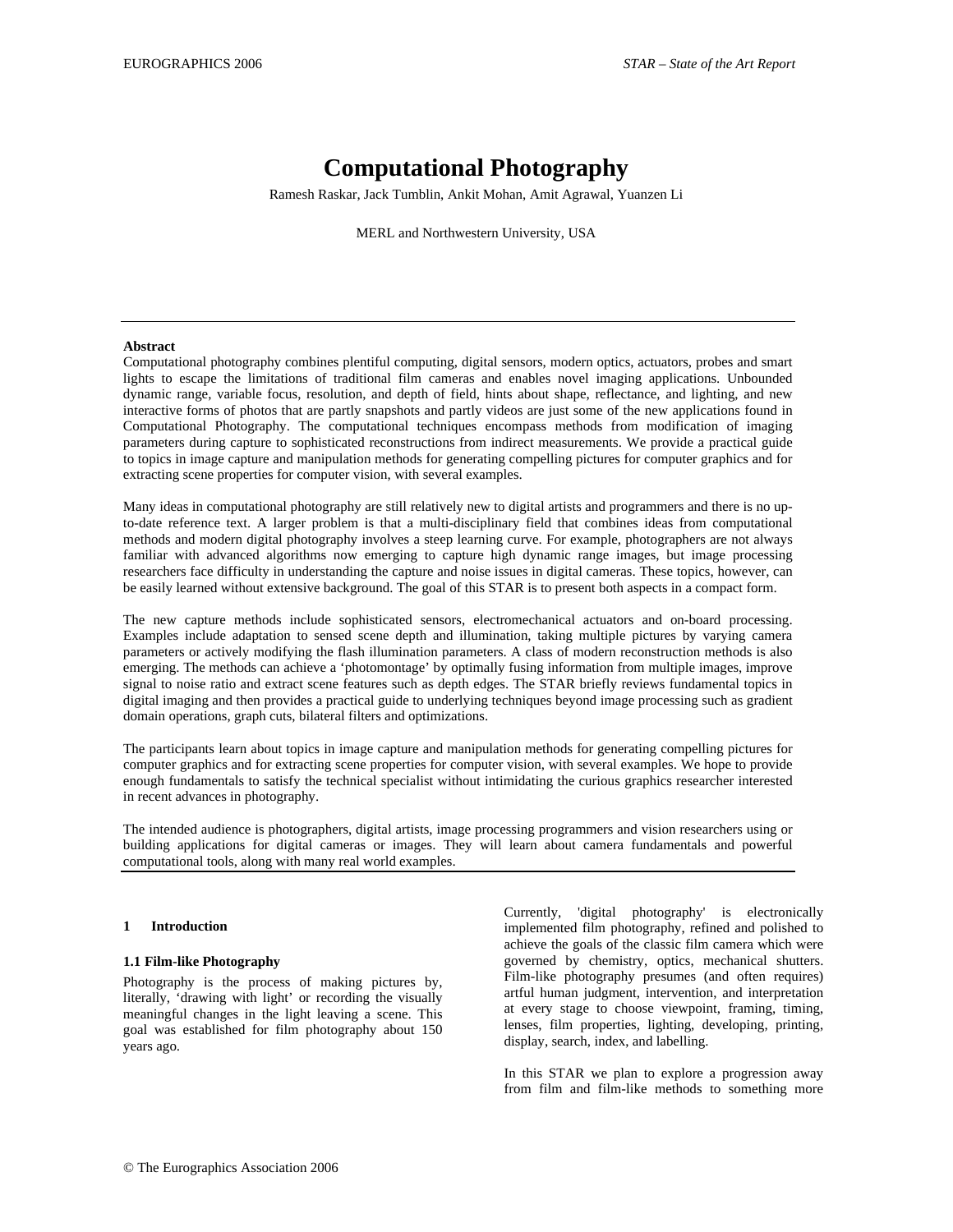comprehensive that exploits plentiful low-cost computing and memory with sensors, optics, probes, smart lighting and communication.

## **1.2 What is Computational Photography?**

Computational Photography (CP) is an emerging field, just getting started. We don't know where it will end up, we can't yet set its precise, complete definition, nor make a reliably comprehensive classification. But here is the scope of what researchers are currently exploring in this field.

- Computational photography attempts to record a richer visual experience, captures information beyond just a simple set of pixels and makes the recorded scene representation far more machine readable.

- It exploits computing, memory, interaction and communications to overcome long-standing limitations of photographic film and camera mechanics that have persisted in film-style digital photography, such as constraints on dynamic range, depth of field, field of view, resolution and the extent of scene motion during exposure.

- It enables new classes of recording the visual signal such as the 'moment' [Cohen 2005], shape boundaries for non-photorealistic depiction [Raskar et al 2004] , foreground versus background mattes, estimates of 3D structure, 'relightable' photos and interactive displays that permit users to change lighting, viewpoint, focus, and more, capturing some useful, meaningful fraction of the 'light field' of a scene, a 4-D set of viewing rays.

- It enables synthesis of impossible photos that could not have been captured at a single instant with a single camera, such as wrap-around views ('multiple-center-ofprojection' images [Rademacher and Bishop 1998]), fusion of time-lapsed events [Raskar et al 2004], the motion-microscope (motion magnification [Liu et al 2005]), video textures and panoramas [Agarwala et al 2005]. They also support seemly impossible camera movements such as the 'bullet time' (Matrix) sequence recorded with multiple cameras with staggered exposure times.

- It encompass previously exotic forms of scientific imaging and data gathering techniques e.g. from astronomy, microscopy, and tomography.

## **1.3 Elements of Computational Photography**

Traditional film-like photography involves (a) a lens, (b) a 2D planar sensor and (c) a processor that converts sensed values into an image. In addition, the photography may involve (d) external illumination from

point sources (e.g. flash units) and area sources (e.g. studio lights).

Computational Photography generalizes these four elements.

(a) Generalized Optics: Each optical element is treated as a 4D ray-bender that modifies a light field. The incident 4D light field for a given wavelength is transformed into a new 4D lightfield. The optics may involve more than one optical axis [Georgiev et al 2006]. In some cases the perspective foreshortening of objects based on distance may be modified using wavefront coded optics [Dowski and Cathey 1995]. In recent lensless imaging methods [Zomet and Nayar 2006] and coded-aperture imaging [Zand 1996] used for gamma-ray and X-ray astronomy, the traditional lens is missing entirely. In some cases optical elements such as mirrors [Nayar et al 2004] outside the camera adjust the linear combinations of ray bundles that reach the sensor pixel to adapt the sensor to the viewed scene.

(b) Generalized Sensors: All light sensors measure some combined fraction of the 4D light field impinging on it, but traditional sensors capture only a 2D projection of this lightfield. Computational photography attempts to capture more; a 3D or 4D ray representation using planar, non-planar or even volumentric sensor assemblies. For example, a traditional out-of-focus 2D image is the result of a capture-time decision: each detector pixel gathers light from its own bundle of rays that do not converge on the focused object. But a Plenoptic Camera [Adelson and Wang 1992, Ren et al 2005] subdivides these bundles into separate measurements. Computing a weighted sum of rays that converge on the objects in the scene creates a digitally refocused image, and even permits multiple focusing distances within a single computed image. Generalizing sensors can extend their dynamic range [Tumblin et al 2005] and wavelength selectivity as well. While traditional sensors trade spatial resolution for color measurement (wavelengths) using a Bayer grid or red, green or blue filters on individual pixels, some modern sensor designs determine photon wavelength by sensor penetration, permitting several spectral estimates at a single pixel location [Foveon 2004].

(c) Generalized Reconstruction: Conversion of raw sensor outputs into picture values can be much more sophisticated. While existing digital cameras perform 'de-mosaicking,' (interpolate the Bayer grid), remove fixed-pattern noise, and hide 'dead' pixel sensors, recent work in computational photography can do more. Reconstruction might combine disparate measurements in novel ways by considering the camera intrinsic parameters used during capture. For example, the processing might construct a high dynamic range scene from multiple photographs from coaxial lenses, from sensed gradients [Tumblin et al 2005], or compute sharp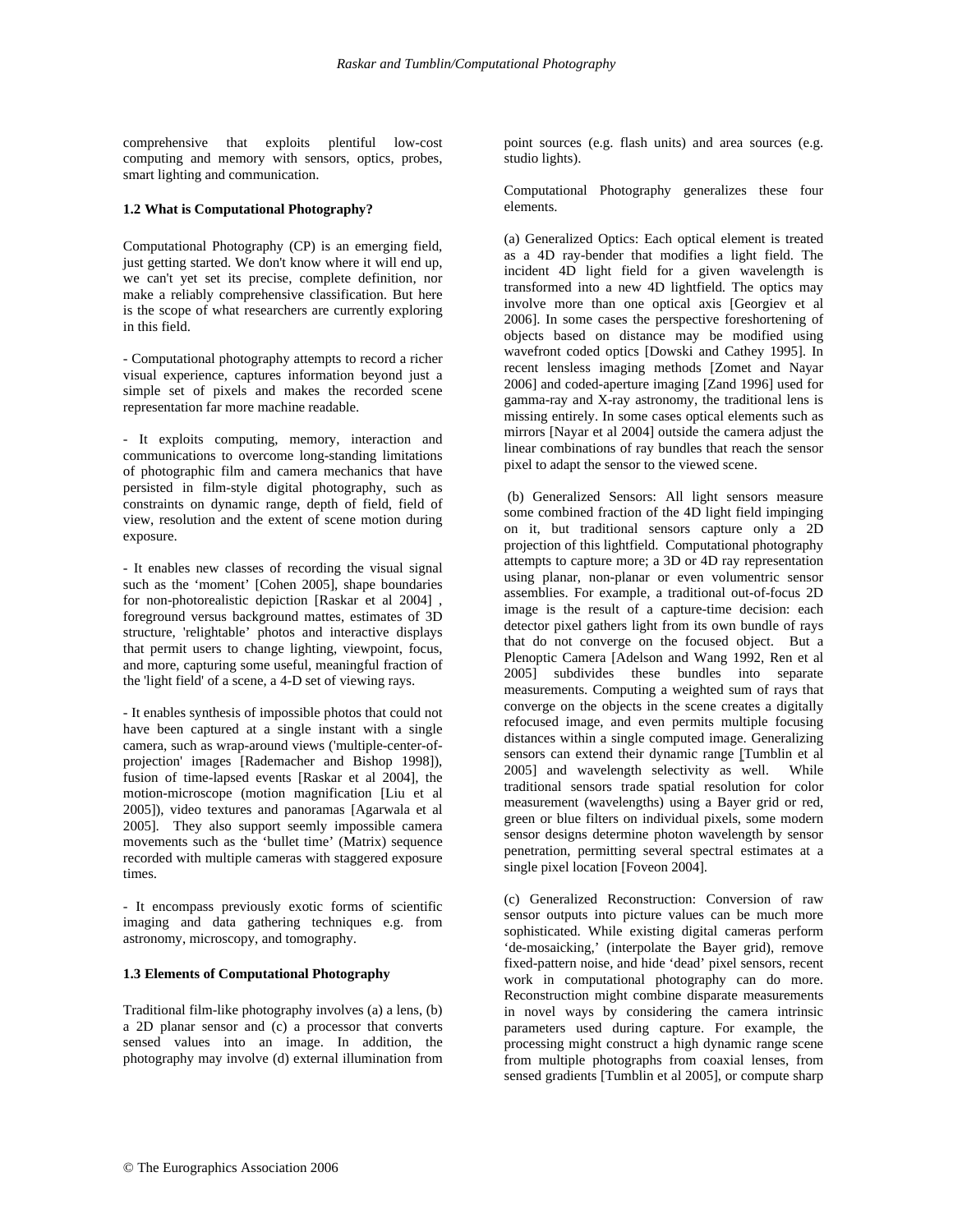images a fast moving object from a single image taken by a camera with a 'fluttering' shutter [Raskar et al 2006]. Closed-loop control during photography itself can also be extended, exploiting traditional cameras' exposure control, image stabilizing, and focus, as new opportunities for modulating the scene's optical signal for later decoding.

(d) Computational Illumination: Photographic lighting has changed very little since the 1950's: with digital video projectors, servos, and device-to-device communication, we have new opportunities to control the sources of light with as much sophistication as we use to control our digital sensors. What sorts of spatiotemporal modulations for light might better reveal the visually important contents of a scene? Harold Edgerton showed high-speed strobes offered tremendous new appearance-capturing capabilities; how many new advantages can we realize by replacing 'dumb' the flash units, static spot lights and reflectors with actively controlled spatio-temporal modulators and optics? Already we can capture occluding edges with multiple flashes [Raskar 2004], exchange cameras and projectors by Helmholz reciprocity [Sen et al 2005], gather relightable actor's performances with light stages [Wagner et al 2005] and see through muddy water with coded-mask illumination [Levoy et al 2004]. In every case, better lighting control during capture to builds richer representations of photographed scenes.

#### **2 Sampling Dimensions of Imaging**

## **2.1 Epsilon Photography for Optimizing Film-like Camera**

Think of film cameras at their best as defining a 'box' in the multi-dimensional space of imaging parameters. The first, most obvious thing we can do to improve digital cameras is to expand this box in every conceivable dimension. This effort reduces Computational Photography to 'Epsilon Photography', where the scene is recorded via multiple images, each captured by epsilon variation of the camera parameters. For example, successive images (or neighboring pixels) may have different settings for parameters such as exposure, focus, aperture, view, illumination, or the instant of capture. Each setting allows recording of partial information about the scene and the final image is reconstructed from these multiple observations. Epsilon photography is thus concatenation of many such boxes in parameter space; multiple film-style photos computationally merged to make a more complete photo or scene description. While the merged photo is superior, each of the individual photos is still useful and comprehensible on its own, without any of the others. The merged photo contains the best features from all of them.

(a) Field of View: A wide field of view panorama is achieved by stitching and mosaicking pictures taken by panning a camera around a common center of projection or by translating a camera over a near-planar scene.

(b) Dynamic range: A high dynamic range image is captured by merging photos at a series of exposure values [Debevec and Malik 1997, Kang et al 2003]

(c) Depth of field: All-in-focus image is reconstructed from images taken by successively changing the plane of focus [Agrawala et al 2005].

(d) Spatial Resolution: Higher resolution is achieved by tiling multiple cameras (and mosaicing individual images) [Wilburn et al 2005] or by jittering a single camera [Landolt et al 2001].

(e) Wavelength resolution: Traditional cameras sample only 3 basis colors. But multi-spectral (multiple colors in the visible spectrum) or hyper-spectral (wavelengths beyond the visible spectrum) imaging is accomplished by taking pictures while successively changing color filters in front of the camera, using tunable wavelength filters or using diffraction gratings.

(f) Temporal resolution: High speed imaging is achieved by staggering the exposure time of multiple lowframerate cameras. The exposure durations of individual cameras can be non-overlapping ) [Wilburn et al 2005] or overlaping [Shechtman et al 2002].

Taking multiple images under varying camera parameters can be achieved in several ways. The images can be taken with a single camera over time. The images can be captured simultaneously using 'assorted pixels' where each pixel is a tuned to a different value for a given parameter [Nayar and Narsimhan 2002]. Simultaneous capture of multiple samples can also be recorded using multiple cameras, each camera having different values for a given parameter. Two designs are currently being used for multi-camera solutions: a camera array [Wilburn et al 2005] and single-axis multiple parameter (co-axial) cameras [Mcguire et al 2005].

## **2.2 Coded Photography**

But there is much more beyond the 'best possible film camera'. Instead of increasing the field of view by panning a camera, can we create a wrap-around view of an object ? Panning a camera allows us to concatenate and expand the the box in the camera parameter space in the dimension of 'field of view'. But a wrap around view spans multiple disjoint pieces along this dimensions. We can virtualize the notion of the camera itself if we consider it as a device that collects bundles of rays, each ray with its own wavelength spectrum.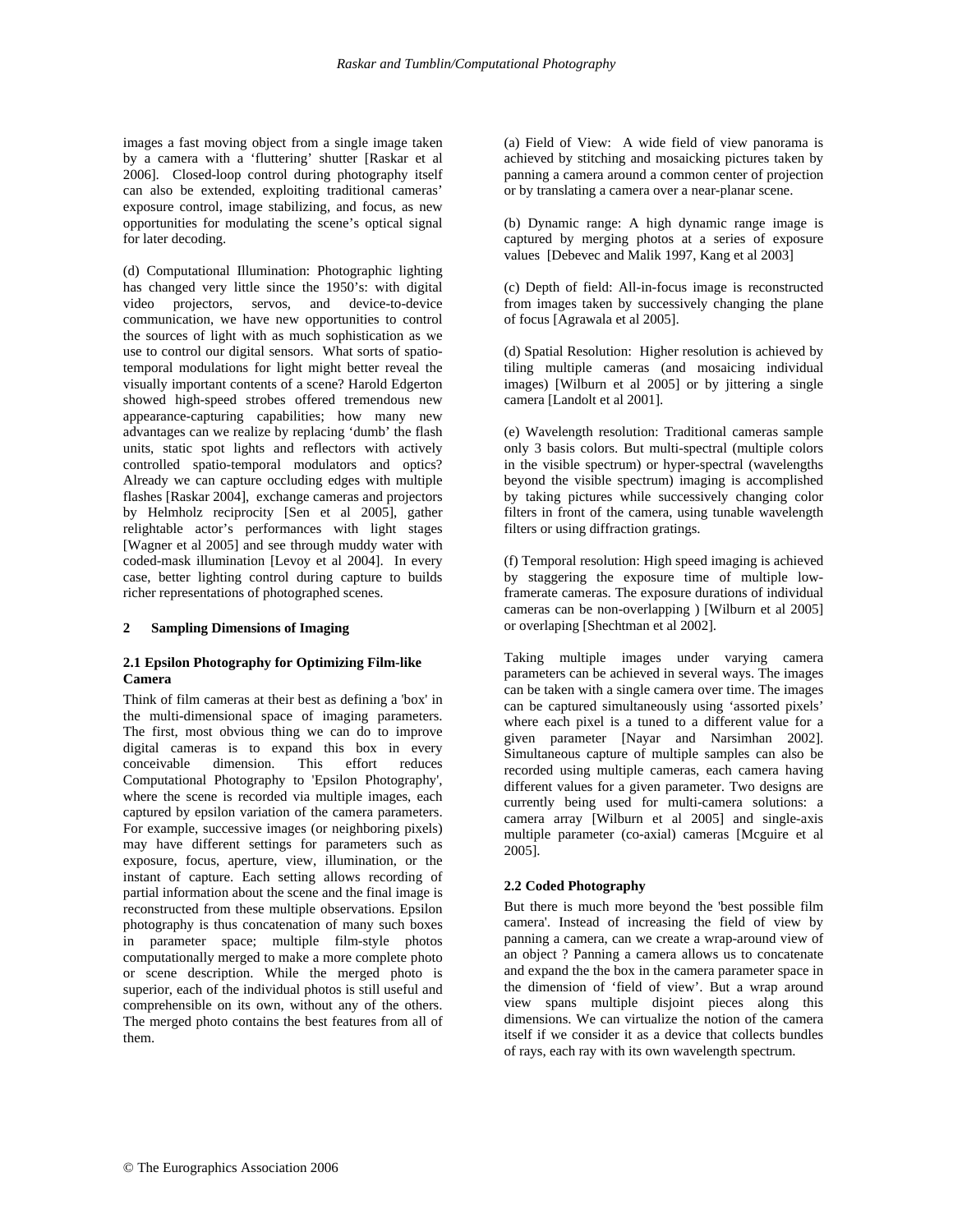Coded Photography is a notion of an 'out-of-the-box' photographic method, in which individual (ray) samples or data sets are not comprehensible as 'images' without further decoding, re-binning or reconstruction. For example, a wrap around view is built from images taken with multiple centers of projection but by taking only a few pixels from each input image. Some other examples include confocal images and coded aperture images.

We may be converging on a new, much more capable 'box' of parameters in computational photography that we don't yet recognize; there is still quite a bit of innovation to come!

In the rest of the STAR, we survey recent techniques that exploit exposure, focus and active illumination.

## **3 High Dynamic Range**

## **3.1 Multiple Exposures**

One approach of capturing high dynamic range scenes is to capture multiple images using different exposures, and then merge these images. The basic idea is that when high exposures are used, dark regions are well imaged but bright regions are saturated. On the other hand, when low exposures are used, dark regions are too dark but bright regions are well imaged. If exposure varies and multiple pictures are taken of the same scene, value of a pixel can be taken from those images where it's neither too dark nor saturated. This type of approach is often referred to as exposure bracketing, and has been widely adopted [Morimura 1993, Burt and Kolczynski 1993,Madden 1993,Tsai 1994]. Imaging devices usually contain nonlinearities, where pixel values are nonlinearly related to the brightness values in the scene. Some authors have proposed to use images acquired under different exposures to estimate the radiometric response function of an imaging device, and use the estimated response function to process the images before merging them [Mann and Picard 1995, Debevec and Malik 1997, Mitsunaga and Nayar 1999.]

## **3.2 Sensor Design**

At the sensor level, various approaches have also been proposed for high dynamic range imaging. One type of approach is to use multiple sensing elements with different sensitivities within each cell [Street 1998, Handy 1986, Wen 1989, Hamazaki 1996]. Multiple measurements are made from the sensing elements, and they are combined on-chip before a high dynamic range image is read out from the chip. Spatial sampling rate is lowered in these sensing devices, and spatial resolution is sacrificed. Another type of approach is to adjust the well capacity of the sensing elements during photocurrent integration [Knight 1983, Sayag 1990, Decker 1998] but this gives higher noise. A different approach is proposed by [Brajovic and Kanade 1996],

where the time it takes to reach saturation is measured, by a computation element attached to each sensing element. This time encodes high dynamic range information, as it is inversely proportional to the brightness at each pixel. Logarithmic sensors [Scheffer et al 2000] have also been proposed to increase the dynamic range. Brightside exploits the interline transfer of a charge coupled device (CCD) based camera to capture two exposures during a single mechanical shutter timing.

High dynamic range sensor design is in progress, but the implementation is usually costly. A rather novel and flexible approach is proposed by [Nayar and Mitsunaga 2000, Narasimhan and Nayar 2005], where exposures vary across space of the imager. A pattern with varying sensitivities is applied to the pixel array. It resembles the Bayer pattern in color imaging, but the sampling is made along the exposure instead of wavelength. The particular form of the sensitivity pattern, and the way of implementing it, are both quite flexible. One way of implementing it is to place a mask with cells of varying optical transparencies in front of the sensing array. Here, just as in Bayer mosaic, spatial resolution is sacrificed to some extent and aliasing can occur. Measurements under different exposures (sensitivities) are spatially interpolated, and combined into a high dynamic range image.

## **4 Aperture and Focus**

Several concepts in exploiting focus and aperture parameters can be understood by considering the 4D lightfields transfer via lens and its 2D, 3D or 4D projection recorded on the image sensor.

## **Defocus Video Matting**

Video matting is the process of recovering a highquality alpha matte and foreground from a video sequence. Common approaches require either a known background (e.g., a blue screen) or extensive user interaction (e.g., to specify known foreground and background elements). The matting problem is generally under-constrained, unless additional information is recorded at the time of capture. McGuire et. al. have proposed a novel, fully autonomous method for pulling a matte using multiple synchronized video cameras that share the center of projection but differ in their plane of focus [McGuire et. al 2005]. The multi-camera data stream over-constrains the problem and the solution is obtained by directly minimizing the error in filter-based image formation equations. Their system solves the fully dynamic video matting problem without user assistance: both the foreground and background may be high frequency and have dynamic content, the foreground may resemble the background, and the scene may be lit by natural (as opposed to polarized or collimated) illumination. The authors capture 3 synchronized video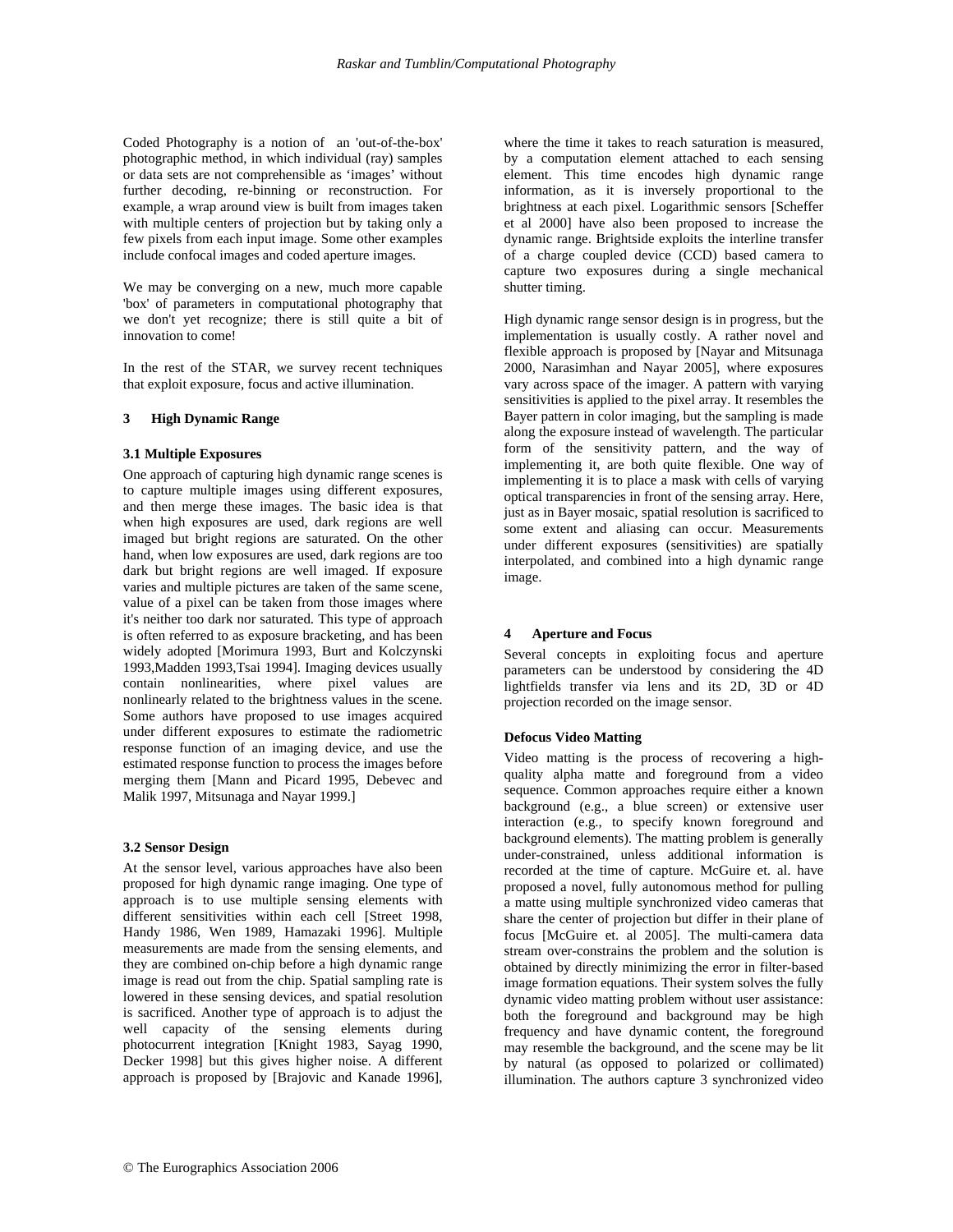streams using a 3 cameras and beam splitters. The first camera has a pinhole sensor has a small aperture that creates a large depth of field. The second and third cameras have large apertures, creating narrower depths of field focused on foreground and background, respectively. The foreground sensor produces sharp images for objects within about 0.5m of depth of the foreground object and defocuses objects farther away. The background sensor produces sharp images for objects from about 5m to infinity and defocuses the foreground object. Given the three video streams, at each frame the optical formation of each of the three images is expressed as the function of the unknowns background, foreground and alpha values.

## **Plenoptic Camera**

Ren et. al. have developed a camera that can capture the 4D light field incident on the image sensor in a single photographic exposure [Ren et al 2005]. This is achieved by inserting a microlens array between the sensor and main lens, creating a plenoptic camera. Each microlens measures not just the total amount of light deposited at that location, but how much light arrives along each ray. By re-sorting the measured rays of light to where they would have terminated in slightly different, synthetic cameras, one can compute sharp photographs focused at different depths. A linear increase in the resolution of images under each microlens results in a linear increase in the sharpness of the refocused photographs. This property allows one to extend the depth of field of the camera without reducing the aperture, enabling shorter exposures and lower image noise. To the photographer, the plenoptic camera operates exactly like an ordinary hand-held camera. The ability to digitally refocus and extend the depth of field is ideal of portraits, high-speed action and macro close-ups. In a

related paper, the authors have derived a Fourier representation of photographic imaging. The Fourier representation is conceptually and computationally simpler than the spatial domain representation. The theory enables one to compute photographs focused at different depths more quickly from the 4D light field data.

## **Synthetic Aperture Imaging**

Synthetic aperture focusing consists of warping and adding together the images in a 4D light field so that objects lying on a specified surface are aligned and thus in focus, while objects lying off this surface are misaligned and hence blurred. This provides the ability to see through partial occluders such as foliage and crowds, making it a potentially powerful tool for surveillance [Vaish et al 2004].

Confocal microscopy is a family of imaging techniques that employ focused patterned illumination and

synchronized imaging to create cross-sectional views of 3D biological specimens. Levoy et. al. have adapted confocal imaging to large-scale scenes by replacing the optical apertures used in microscopy with arrays of real or virtual video projectors and cameras [Levoy 2004]. A dense array of projectors allows to simulate a wide aperture (Synthetic Aperture Illumination) projector which can produce a real image with small depth of field. By projecting coded patterns and combining the resulting views using an array of virtual projectors, one can selectively image any plane in a partially occluded environment. These ideas were demonstrated on enhancing visibility in weakly scattering environments, such as murky water, to compute cross-sectional images and to see through partially occluded environments, such as foliage.

## **5 Motion Blur**

## **Motion Deblurring using Hybrid Imaging**

Motion blur due to camera motion can significantly degrade the quality of an image. Since the path of the camera motion can be arbitrary, deblurring of motion blurred images is a hard problem. Previous methods to deal with this problem have included blind restoration of motion blurred images, optical correction using stabilized lenses, and special CMOS sensors that limit the exposure time in the presence of motion. Ben-Ezra et. al. exploit the fundamental trade off between spatial resolution and temporal resolution to construct a hybrid camera that can measure its own motion during image integration [Ben-Ezra and Nayar 2005]. The acquired motion information is used to compute a point spread function (PSF) that represents the path of the camera during integration. This PSF is then used to deblur the image. Results were shown on several indoor and outdoor scenes using long exposure and complex camera motion paths.

The hybrid imaging system proposed by the author consists of a high resolution primary detector and a low resolution secondary detector. The secondary detector is used to compute the motion information and the PSF. The motion between successive frames is limited to a global rigid transformation model which is computed using a multi-resolution iterative algorithm that minimizes the optical flow based error function. The resulting continuous PSF is then used for motion deblurring using the Richardson-Lucy algorithm. The authors used a 3M pixel Nikon still camera as the primary detector and a Sony DV camcoder as the secondary detector. The two detectors were calibrated offline. Results on several real sequences with exposure time ranging from 0.5 seconds to 4 seconds and the blur ranging up to 130 pixels were shown.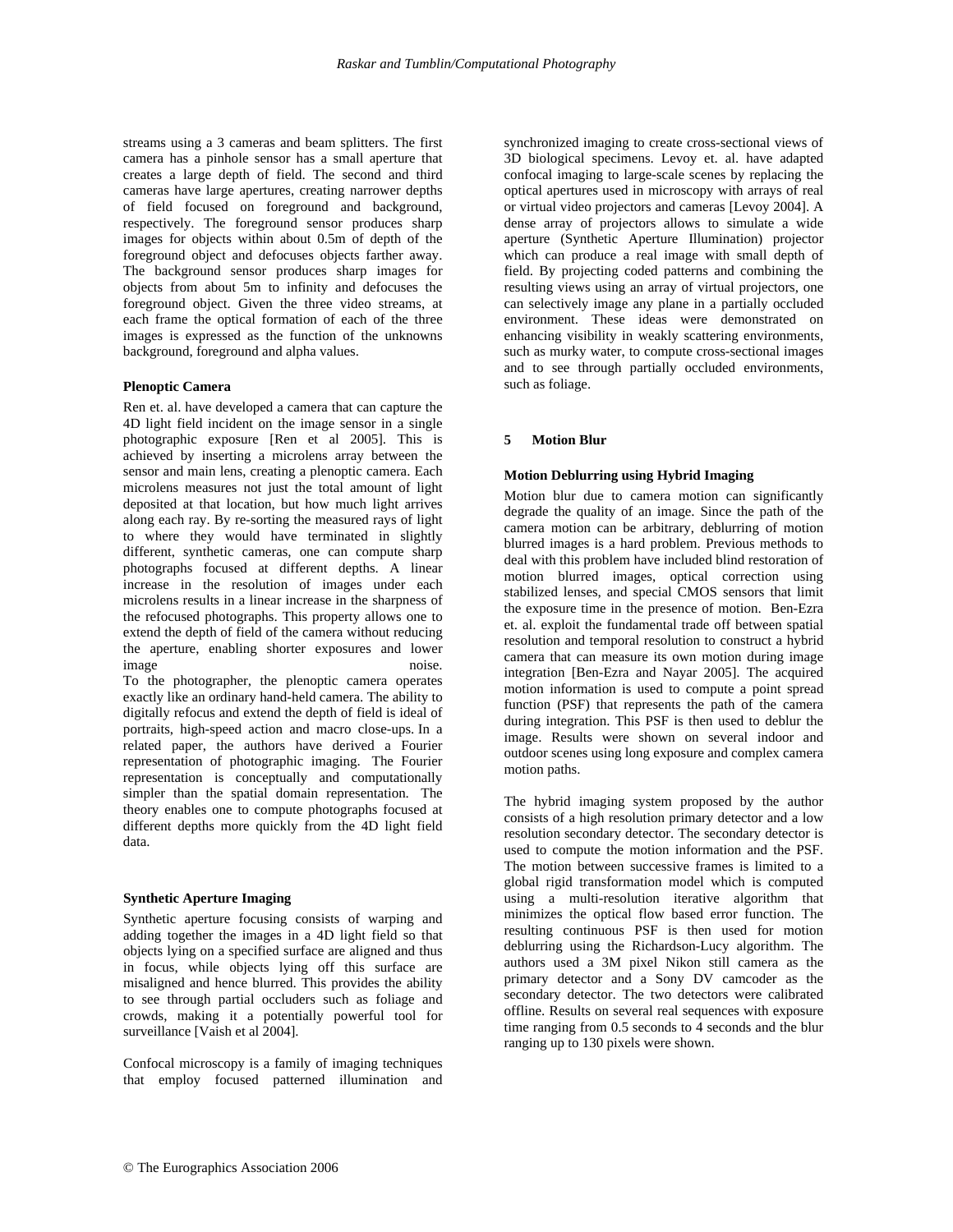Recently, Fergus et al have shown that, in case of camera shake, the point spread function can be estimated from a single image. They exploit the natural image statistics on image gradients and then use the probably blur function to deblur the image [Fergus et al 2006].

Blur due to camera shake is different from blur due to object motion. And so far, there appears to be no good techniques for estimating object motion blur function.

## **Coded Exposure**

In a conventional single-exposure photograph, moving objects or moving cameras cause motion blur. The exposure time defines a temporal box filter that smears the moving object across the image by convolution. This box filter destroys important high-frequency spatial details so that deblurring via deconvolution becomes an ill-posed problem. Raskar et. al. have proposed to flutter the camera's shutter open and closed during the chosen exposure time with a binary pseudo-random sequence, instead of leaving it open as in a traditional camera [Raskar et al 2006]. The flutter changes the box filter to a broad-band filter that preserves high-frequency spatial details in the blurred image and the corresponding deconvolution becomes a well-posed problem.

Results on several challenging cases of motion-blur removal including outdoor scenes, extremely large motions, textured backgrounds and partial occluders were presented. However, the authors assume that PSF is given or is obtained by simple user interaction. Since changing the integration time of conventional CCD cameras is not feasible, an external ferro-electric shutter is placed in front of the lens to code the exposure. The shutter is driven opaque and transparent according to the binary signals generated from PIC using the pseudorandom binary sequence.

#### **6 Computational Illumination**

#### **6.1 Flash-no flash**

The simplest form of computational illumination is perhaps the ubiquitous camera flash. [DiCarlo et al 2001] first explored the idea of capturing a pair of images for the same camera position - one illuminated with ambient light only, and the other using the camera flash as an additional light source. They use this image pair to estimate object reflectance functions, an the spectral distribution of the ambient ilumination. [Hoppe et al.2003] acquire multiple photos under different flash intensities, and allow the user to interpolate between them to simulate intermediate flash intensities.

Concurrent work by [Petschnigg et al. 2004] and [Eisemann et al.2004] proposed very similar techniques

of combining the information contained in the flash and no-flash image pair to generate a single nice image. The no-flash photo captures the large-scale illumination effects such as the ambiance of the scene. However, in a low-light situation, the no-flash photo generally has excessive noise. The flash photo in contrast has much lower noise and more high frequency details, but fails to preserve the mood of the scene. The basic idea here is to decouple the high and low frequency components of the images, and then recombine to preserve the desired characteristics (detail from the flash photo, and large scale ambiance from the no-flash photo). This decoupling is done using a modified bilateral filter called joint bilateral filter,

The bilateral filter is basically an edge-preserving blur that gives the low frequency component of the photo. In the joint bilateral filter, the intensity difference in the flash photo is used. Since the flash photo has lower noise, this gives a better results and avoids over or under blurring.

Agrawal et al. [Agrawal et al 20005] use the flash noflash photo pair to remove reflections and hotspots from flash photos. They rely on the observation that the orientation of image gradients due to reflectance geometry are illumination invariant, while those due to changes in illumination are not. They propose a gradient projection scheme to decompose the illumination effects from the rest of the image. Based on the ratio of the flash and no-flash photos, they compensate for flash intensity falloff due to depth. Finally, they also propose a unified flash-exposure space that contains photos taken by varying the flash intensity and the shutter speed, and a method for adaptively sampling this space to capture a flash-exposure high dynamic range image.

Raskar et al.[Raskar et al 2004] used a multi-flash camera to find the silhouettes in a scene. They take four photos of an object with four different light positions (above, below, left and right of the lens). They detect shadows cast along the depth discontinuities are use them to detect depth discontinuities in the scene. The detected silhouettes are then used for stylizing the photograph and highlighting important features. They also demonstrate silhouette detection in a video using a repeated fast sequence of flashes.

#### **6.2 4D acquisition**

Light fields [Levoy 1996] and Lumigraph [Gortler 1996} reduced the more general plenoptic function [Adelson 1991] to a four dimensional function,  $L(u,v,s,t)$  that describes the the presence of light in free space, ignoring the effect of wavelength and time. Here  $(u,v)$  and  $(s,t)$  are the parameters on two parallel planes respectively that describe a ray of light in space. A slightly different parameterization can be used to decribe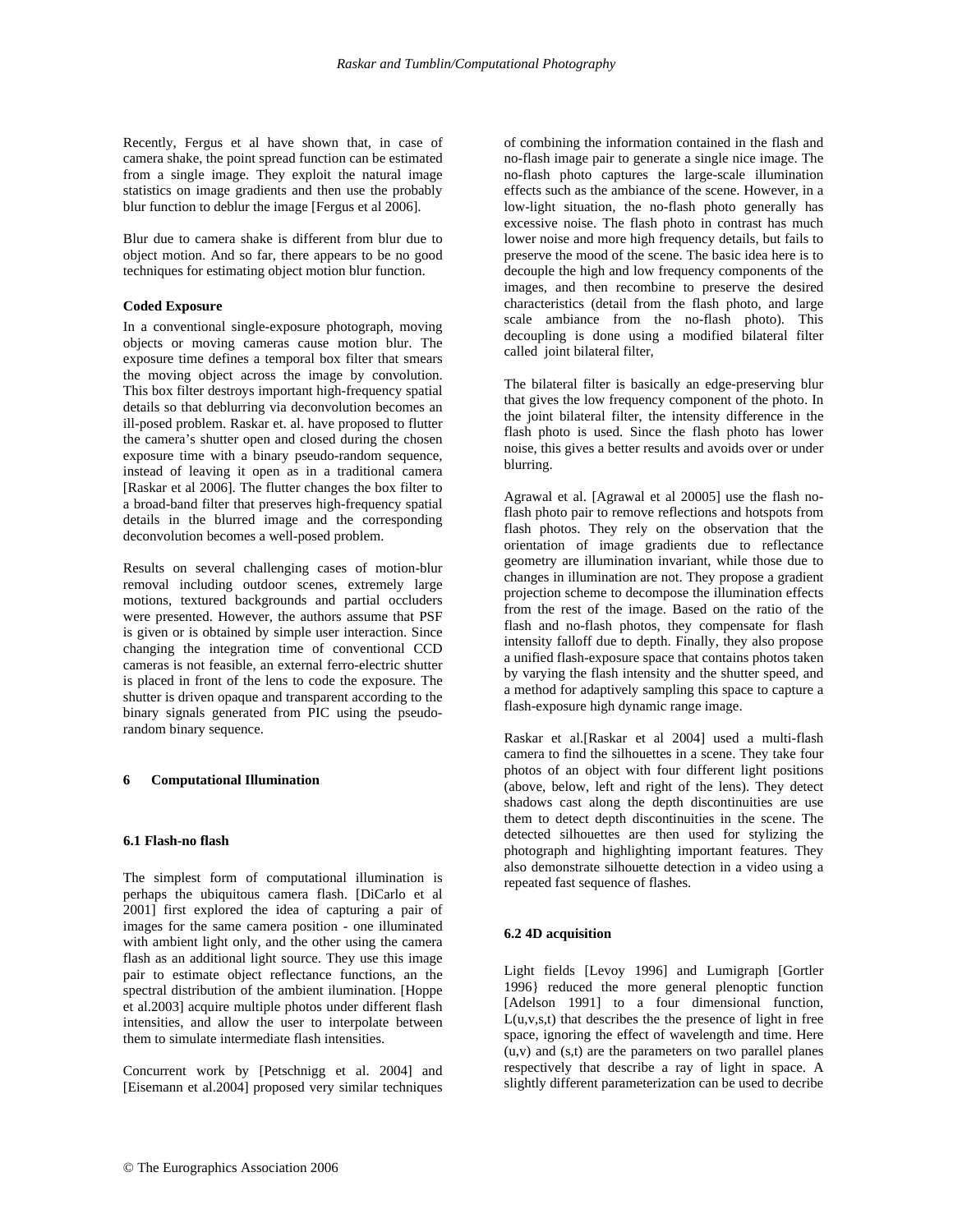the incident light field on an object. If we think of the object surrounded by a while sphere of imaginary projectors looking inwards, (theta<sub>i</sub>, phi<sub>i</sub>) describes the angular position of the projector on the unit sphere, and (u,v) the pixel position on that projector. Thus, the function  $L_i(u, v, theta, phi)$  gives complete control over the incident light on an object in free space. Similarly a sphere of inward looking cameras would capture the entire radiant light field of an object,  $L_r(u, v, t)$ , theta,phi). Debevec et al.[Debevec et al 2001] introduced the 8D reflectance field that describes relationship of the incident and radiant light fields of a scene. An additional dimension of time is sometimes added to describe light interaction with an object that changes over time.

While the reflectance field gives a complete description of how light interacts with a scene, acquiring this complete function would require enormous amounts of time and storage. Significant work has been done in trying to acquire lower dimensional subsets of this function, and using it for restricted re-lighting and rendering.

Most image based relighting work relies on the simple observation that light interacts linearly with materials [Nimeroff 1994, Haeberli 1992]. If a fixed camera makes an image  $I_i$  from a fixed scene lit only by a light  $L_i$ , then the same scene lit by many lights scaled by weights  $w_i$  will make an image  $I_{out} = sum_i$  ( $w_iI_i$ ). Adjusting weights lets us ``relight'' the image, as if the weights modulate the lights rather than the images.

Debevec et al.[Debevec et al 2001] used a light stage comprising of a light mounted on a rotating robotic arm to acquire the non-local reflectance field of a human face. The point-like light source can be thought of as a simplified projector with a single pixel. Thus the incident light field is reduced to a 2D function. They acquired images of the face using a small number of cameras with densely sampled lighting directions. They demonstrated generation of novel images from the original viewpoints under arbitrary illumination. This is done by simply adjusting the weights  $w_i$  to match the desired illumination intensity from different directions. They also are also able to simulate small changes in the viewpoint using a simple model for the skin reflectance. Hawkins et al.[Hawkins et al 2001] used a similar setup and used it for digitizing cultural artifacts. They argue for the use reflectance field in digital archiving instead of geometric models and reflectance textures. Koudelka et al.[Koudelka et al 2001} acquire a set of images from a single viewpoint as a point light source moved around the object, and estimate the surface geometry by using two set of basis images. They then estimate the apparent BRDF for each pixel in the images, and use this to render the object under arbitrary illumination.

Debevec et al.[Debevec ey al 2002} proposed an enhanced light stage comprising of a large number (156) of inward pointing LEDs distributed on a spherical structure, about two meters in diameter, around the actor. They set each light to an arbitrary color and intensity to simulate the effect of a real world environment around the actor. The images gathered by the light stage, together with a mask of the actor captured using infrared sources and detector, were used to seamlessly composite the actor into a virtual set while maintaining consistent illumination. Malzblender et al. [Malzbender et al 2001] used 50 inward looking flashes placed on a hemispherical dome and a novel scheme for compressing and storing the 4D reflectance field, called the Polynomial Texture Map. They assumed that the color of a pixel changed smoothly as the light moved around the object, and store only the coefficients of a biquadratic polynomial that best models this change for each pixel. This highly compact representation allows for real time rendering of the scene with arbitrary illumination, and works fairly well for diffuse objects; specular highlights are not modeled very nicely by the polynomial model and result in visual artifacts.

The free-form light stage [Masselus 2002] presented a way to acquire a 4D slice of the reflectance field without the use of an extensive light-stage. Instead, they used a handheld, free-moving light source around the object. The light position was estimated automatically from four diffuse spheres placed near the object in the field of view of the camera. The data acquisition time was reported as 25-30 minutes. Winnemoller et al. [Winnemoeller et al 2005] used dimensionality reduction and a slightly constrained light scanning pattern to estimate approximate light source position without the need for any additional fiducials in the scene.

Akers et al. [Akers et al 2003] use spatially varying image weights on images acquired with a light stage similar to [Debevec et al 2001]. They use a painting interface allow an artist to locally modify the relit image as desired. While the spatially varying mask gives greater flexibility, it might also gives results that are not physically realizable and look unrealistic. [Anrys et al.2004] and [Mohan et al.2005] used a similar painting interface to help a novice user in lighting design for photography. The users sketch a target image, and the system finds optimal weights for each basis image to get a physically realizable result that is closest to the target. [Mohan et al.2005] argue that accurate calibration is not necessary for the application photographic relighting, and propose a novel reflector based acquisition system. They place a moving-head gimbaled disco light inside a diffuse enclosure, together with the object to be photographed. The spot from the light on the enclosure acts as an area light source that illuminates the object. The light source is moved by simply rotating the light and capturing images for various light positions. The idea of area light sources was also used in bayesian relighting [Fuchs 2005].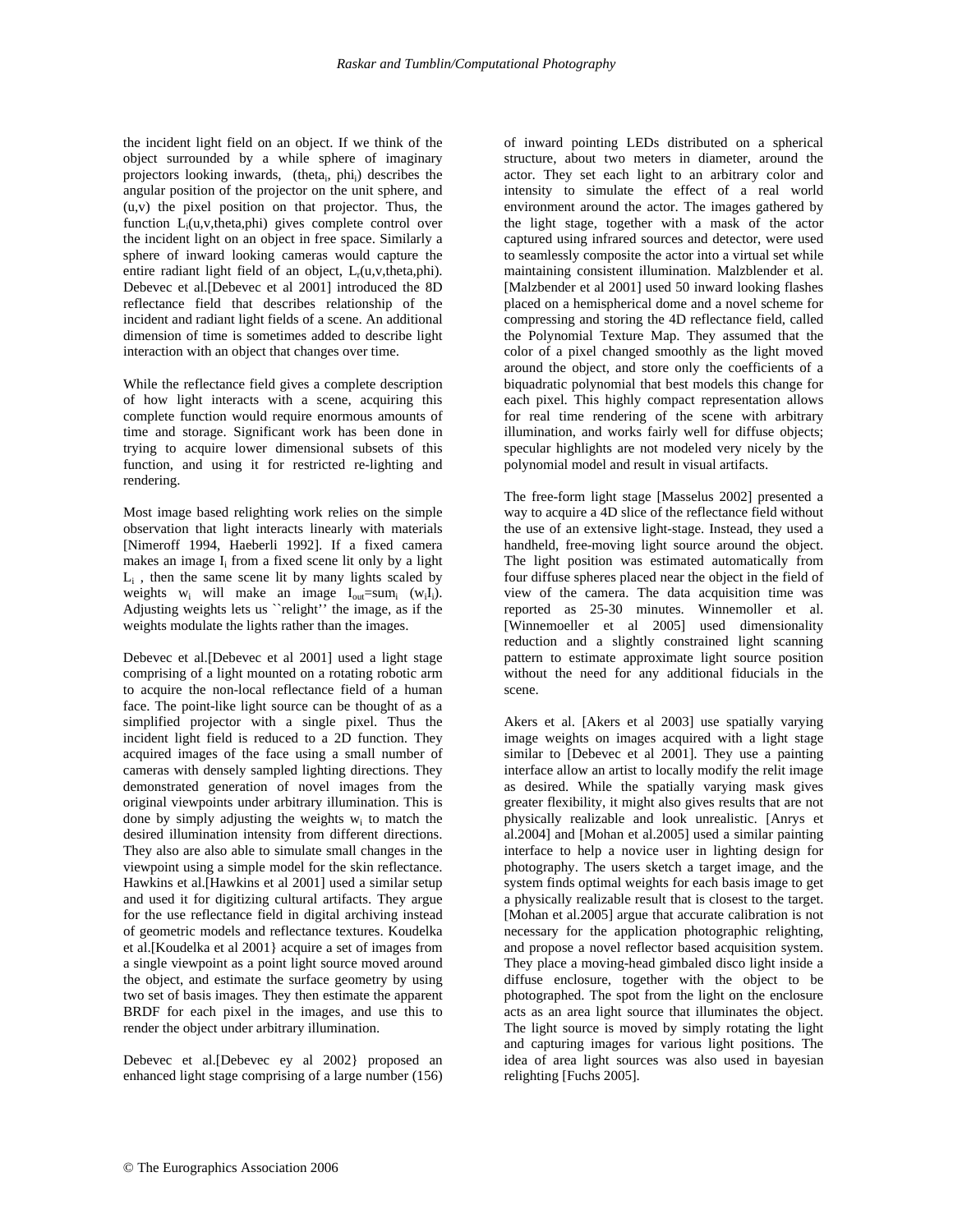## **7 Future Directions**

#### **7.1 Smart Sensors**

Digital camera sensors typically use a color mosaic or a Bayer pattern of R,G, B filters to sense 3 different spectral bands, forming a basis for color reproduction. So-called 'demosaicing' methods, though widely varied and often proprietary, convert raw, interleaved color sensor values from the Bayer grid into R,G,B estimates for each pixel with as many luminance details and as few chrominance artifacts as possible, but the task itself forces tradeoffs and continued innovation.. Sony's four color CCD uses 'emerald' pixels which allow for correcting for defects in the rendition of red tones at certain frequencies. The Foveon sensor found in some Sigma digital cameras avoids the Bayer filter entirely, and instead detects wavelength bands for color according to photon penetration depths in a novel silicon detector design that stacks three layers of photodetectors, one below the other. This eliminates all the potential errors and artifacts of demosaicking, and reduces post-processing requirements substantially.

By sensing different between neighboring pixels instead of actual intensities, Tumblin et al [Tumblin et al 2005] have shown that a 'Gradient Camera' can record large global variations in intensity. Rather than measure absolute intensity values at each pixel, this proposed sensor measures only forward differences between them, which remain small even for extremely high-dynamic range scenes, and reconstructs the sensed image from these differences using Poisson solver methods. This approach offers several advantages: the sensor is nearly impossible to over- or under-expose, yet offers extremely fine quantization, even with very modest A/D convertors (e.g. 8 bits). The thermal and quantization noise occurs in the gradient domain, and appears as low frequency 'cloudy' noise in the reconstruction, rather than uncorrelated high-frequency noise that might obscure the exact position of scene edges.

Several companies now offer '3D cameras' that estimate depth for each pixel of the images they gather. Systems by Canesta and Zcam operate by precise measurement of the 'time-of-flight' (TOF) required for modulated infrared illumination to leave the camera, reflect from the scene and return to fast camera sensors. Several earlier, laser-based TOF systems, e.g. Cyberware, used 'flying spot' scanning to estimate depth sequentially. Without scanning these newer systems apply incoherent light (e.g. IR LEDs) and electronic gating to build whole-frame depth estimates at video rates. Canesta systems integrate the emitters in the same chip substrate as the detector, enabling a compact single-chip sensor

unit; the Zcam device augments professional television camera units (ENG) to provide real-time depth keying and 3D reprojection.

Line Scan cameras. Several systems for critically-timed sports (e.g. sprints, horse racing) high-speed narrowview or line-scan cameras hold more opportunities for capturing visual appearance. The 'FinishLynx' Lynx System Developers Inc. camera views a race finish-line through a narrow vertical slit, and assembles and image whose horizontal axis measures time instead of position. Despite occasionally strange distortions, the camera reliably depicts the first racer's body part to cross the finish line as the right-most feature in the time-space image.

## **7.2 Smart Optics**

**Wavefront coded imaging**. Geometric aberrations in lenses cause image distortions, but these distortions can be modeled, computed, and in some cases robustly reversed. In 1995, Dowski and Cathey introduced a 'wavefront coded' optical element that forms intentionally distorted images with small, low cost optics [Dowski and Cathey 1995]. These seemingly out-of-focus images are computationally reversible, and allow reconstruction of an image with extended depth of focus, forming images with a focusing range up to 10X the abilities of conventional lenses. What other optical distortions might prove similarly advantageous?

Plenoptic Camera. As early as 1992 [Adelson and Wang 1992] several researchers have recognized the value of sensing the direction of incident light at each point on the focal plane behind a lens. Adelson's 1992 camera system combined a large front lens and a field of micro-lenses behind it, gathering what is now known as a 4D light field estimate, and he used it for single-lens stereo reconstruction. More recently, [Ng et al 2005] refined the idea further with an elegant hand-held digital camera for light-field capture that permits digital refocussing and slight changes of viewpoint computationally.

Recently [Georgiev et al 2006] modeled the optics of these cameras using ray-matrix formulation, and showed an intriguing alternative. Instead of adding many tiny microlenses directly on top of delicate camera sensors, he builds a bundle large lenses and prisms attached to externally to the camera. The resulting light-field captured allows much larger computational changes in viewpoint in exchange for coarser digital re-focussing.

As these examples indicate, we have scarcely begun to explore the possibilities offered by combining computation, 4D modeling of light transport, and novel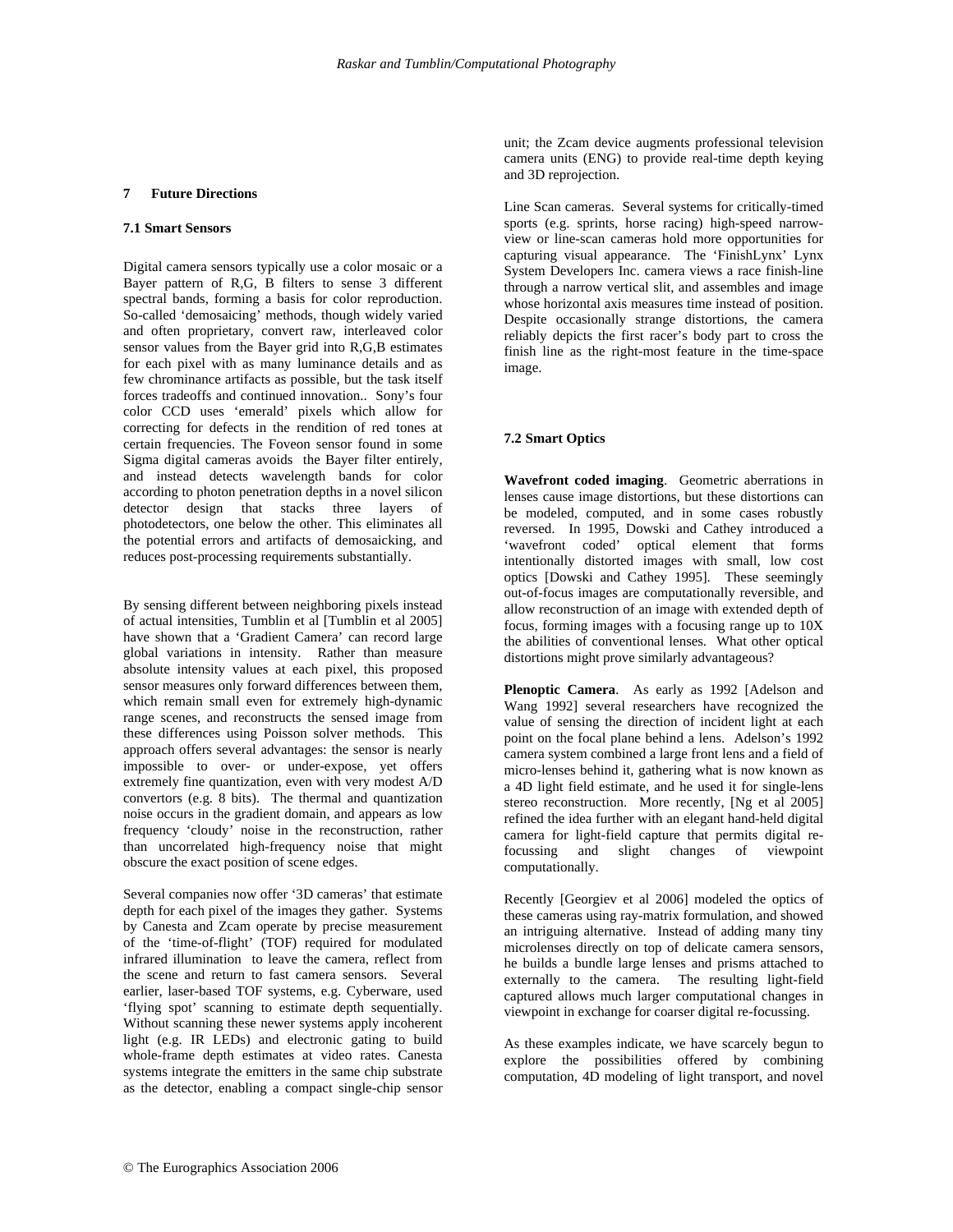optical systems. Nor have such explorations been limited to photography and computer graphics. Computer vision, microscopy, tomography, astronomy and other optically driven fields already contain some ready-to-use solutions to borrow and extend. For example, N. Ahuja has explored cameras with spinning dispersion plates to allow a single camera to gather images from many virtual viewpoints for robust stereo reconstruction. How might other spinning optical elements help with appearance capture?

## **Tools for Optics**

Until recently, ray-based models of light transport have been entirely adequate for computer graphics and computer vision, sometimes extended with special-case models for diffraction [Stam 1999]. Some early excursions into **wave optics** models by Gershon Elber [Elber 1994] proved computationally intense, and pinhole-camera and ideal-thin-lens models of optics have been entirely adequate for computer graphics use. As computational photography considers more complex lens systems, ray-only models of light transport begin to fail; to adequately model the spatial frequency response and wavelength dependence of optical systems we can move first to ray-matrix formulations, commonly used for optical fiber models and single-axis multi-lens systems, or move to **Fourier Optics** models to more accurately model the diffraction effects that predict the spatial frequency response of lens systems with adjustable apertures, and include accurate modeling of coherent light as well, including holography. The classic text by Goodman [Goodman 1968] is an elegant introduction to this topic. The computational requirements for Fourier analysis of optics is no longer formidable, especially with GPU assistance, and recent work by [Ng 2005] has already tied lightfields to images by showing it follows the 4D projection-slice theorem [Rosenfeld and Kak, 1987] that became a fundamental tenet of medical tomography.

Beyond Fourier Optics we can resort to specialized lensdesign descriptors such as Zernicke polynomials and remain within the realm of practical computation. Further refinement by resorting to full electromagnetic simulation can model polarization and optical effects due to structures smaller than the wavelength of light. These models can directly predict the optical behavior of superlattice structures such as iridescent butterfly wings, the transparency of finely-fibred structures such as the lens and cornea of the eye, and strange retro-reflectance properties of some classes diseased cell bodies. While medical researchers and others are actively pursuing such simulations, the computational requirements are still daunting, and appear out of reach for current experiments in computational photography.

## **7.3 Other Dimensions**

As noted in the 'Assorted pixels' paper [Nayar2003], photographic capture gathers optical data along many dimensions, and few are fully exploited. In 4 dimensional ray space we sense and measure more than simple intensity (or more formally, radiance), but also visually assess wavelength, time, materials, illumination direction and more. **Polarization** is also sometimes revealing, and the mapping from polarization direction of the illuminant to the polarization of reflected light is not a simple one: for some biological materials, the mappings are nonlinear and unexplored [Wu et al 2003]. Extended exploration of wavelength dependence is already well advanced. Hyperspectral imaging has already gathered a rich and growing literature for a broad range of applications from astronomy to archival imaging of museum treasures.

Film-style photography relies on an 'instantaneous' ideal: we attempt 'stop time' by capturing any photographed scene quickly enough to ignore any movement that happens during the measurement process. Even 'motion pictures' commit serial attempts at instantaneous capture, rather than direct sensing of the motions themselves. Harold Edgerton pushed the instantaneous ideal to extremes by using ultra-short strobes to illuminate transient phenomena, and ultrashort shutters to measure ultra-bright phenomena quickly, such as his famous high-speed movies of atomic bomb explosions.

Digital sensors offer new opportunities for more direct sensing, and digital displays permit interactive display of the movements we capture. Accordingly, Michael Cohen has proposed that the film-rooted distinction between 'still' cameras and 'video' cameras should gradually disappear. He proposed that we need an intermediate digital entity he calls a '**moment'**; one visually meaningful action we wish to remember—a child's fleeting expression of delighted surprise, a whisper of wind that sways the trees, etc., and it might fit in short video clips [Cohen 2005]. Motion sensing and deblurring itself can improve in the future [BenEzra 2004, Raskar 2006]. Movement also causes difficulties for constructing panoramas. However, if the movement is statistically consistent, it is possible to combine conventional image stitching operations with so-called 'video texturing' [Schödl 2000] methods to create consistent, seamless movement that captures the 'moment' of the panorama quite well. It can be further extended to capture video texture panoramas [Agarwala 2005]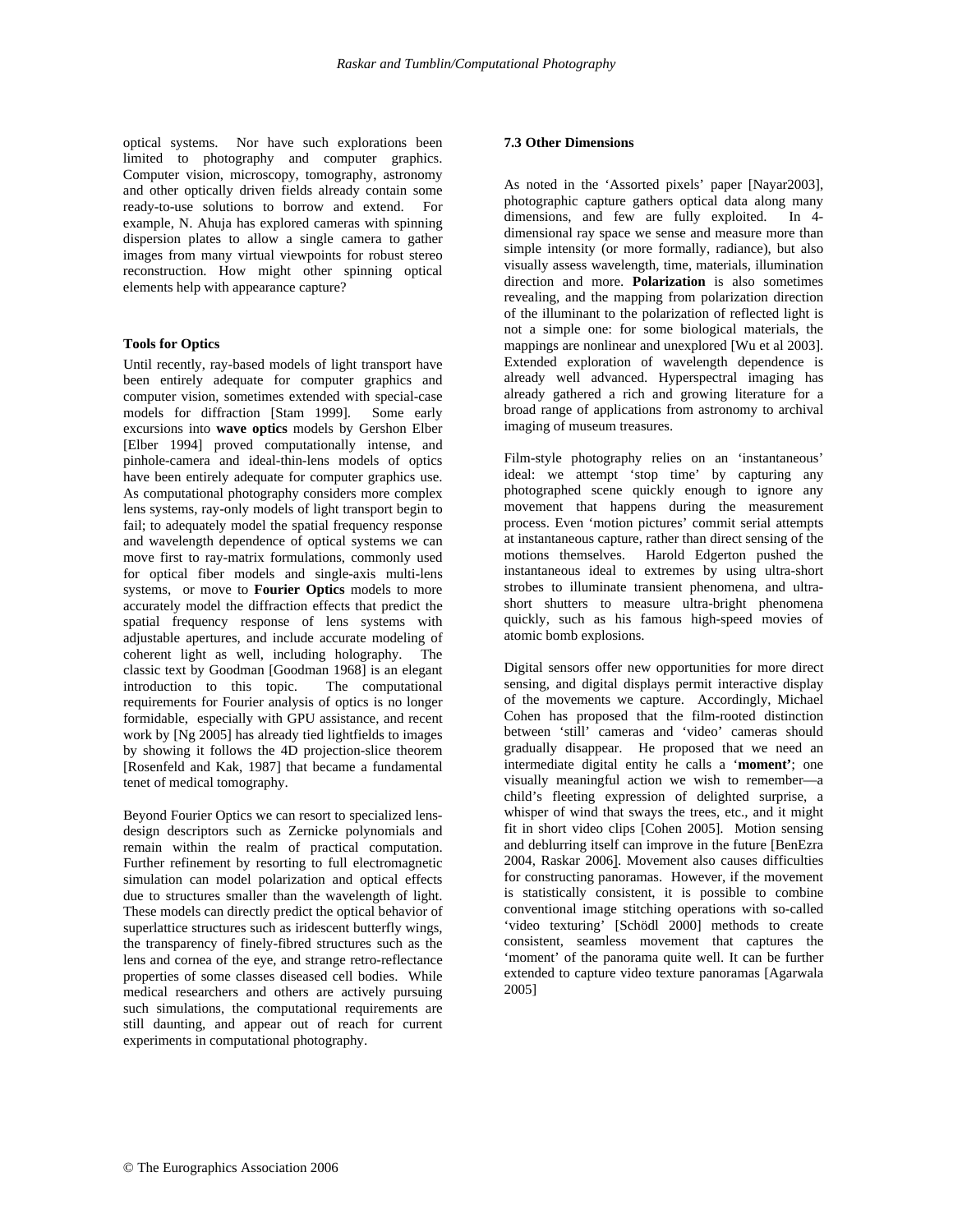#### **7.4 Scientific Imaging**

Scene measurement and representation in 4-D and beyond encompasses previously isolated "Islands" of Ingenious Scientific Imaging & Measuring. What can we learn from them? Can we extend their methods? Particularly promising fields include the following.

(i) Tomography: For any penetrating measurements, attenuation along straight-line paths can be used to construct 3D images of internal structures This is currently used measuring sound transmission to electrical capacitance, from seismographic disturbances to ultrasonics to X-rays.

(ii) Spectrographic methods: complex interdependencies between wavelengths, reflectance, and transmissions are used for image forming, and broad classes of statistical measurements help decipher or identify useful features for land management, pollution studies, atmospheric patterns, wildlife migration, and geological and mineral features..

(iii) Confocal Methods and Synthetic Aperture methods: As described above, one can achieve very narrow depthof-field image by collecting a widely divergent rays from each imaged point and these methods can extend to macroscopic scales via multiple cameras and multiple video projectors.

(iv) Fluorescence Methods: Some materials respond to absorbed photons by re-emitting other photons at different wavelengths, a phenomena known as fluorescence While very few materials fluoresce in the narrow range  $\left($  < 1 octave!) of visible wavelengths, hyperspectral imaging reveals instructive fluorescence phenomena occur over much wider bands of wavelengths. Many organic chemicals have strongly varied fluorescent responses to ultraviolet light, and some living tissues can be chemically or genetically tagged with fluorescent markers that reveal important biological processes. Accordingly, hyperspectral imaging and illuminants can directly reveal chemical or biological features that may be further improved by 4D methods.

#### **7.5 Fantasy Configurations**

Beyond what we can do now, what would we like to achieve in computational photography? Freed from practical limits, a few fantasy devices come to mind. If the goal of photography is to capture the visual essence of an object in front of us, then perhaps the ideal photography studio is not a room full of lights and boxlike cameras at all, but a flexible cloth we can rub gently over the surface of the object itself. The cloth would hold microscopic, interleaved video projectors and video

cameras. It would emit hyperspectrally colorful patterns of light in all possible directions from all possible points on the cloth (a flexible 4D light source), while simultaneously making coordinated hyperspectral measurements in all possible directions from all possible points on the cloth (a flexible 4D camera). Wiping the cloth over a surface would illuminate and photograph inside even the tiniest crack or vent hole of the object, banishing occlusion from the data set; a quick wipe would characterize any rigid object thoroughly.

Suppose we wish to capture the appearance of a soft object, without touching it? Then perhaps a notebooklike device made of two plates hinged together would help. Each panel would consist of interleaved cameras and projectors in a sheet-like arrangement; simply placing it around the object would provide sufficient optical coupling between the embedded 4D illuminators and 4D cameras to assess the object thoroughly.

Yet even these are not the whole answer. If the goal of photography is to capture, reproduce, and manipulate a meaningful visual experience, then the 'camera cloth' is not sufficient to capture even the most rudimentary birthday party. The human experience and our personal viewpoint is missing. Ted Adelson suggested 'camera wallpaper' or the 'balloon camera', ubiquitous sensors that would enable us to compute arbitrary viewpoints at arbitrary times. Thad Starner and other 'cybernauts' who began personally instrumenting themselves in the 1990s have experimented with 'always-on' video cameras, and projects at Microsoft and the MIT Media Lab have explored gathering 'video memories' of every waking moment. So called 'smart dust' sensors and other unstructured ubiquitous sensors might gather views, sounds, and appearance from anywhere in a large city. What makes these moments special? What parts of this video will become keepsakes or evidence? How do we find what we care about in this flood of video? Computational Photography can supply us with visual experiences, but can't decide which one's matter most to humans.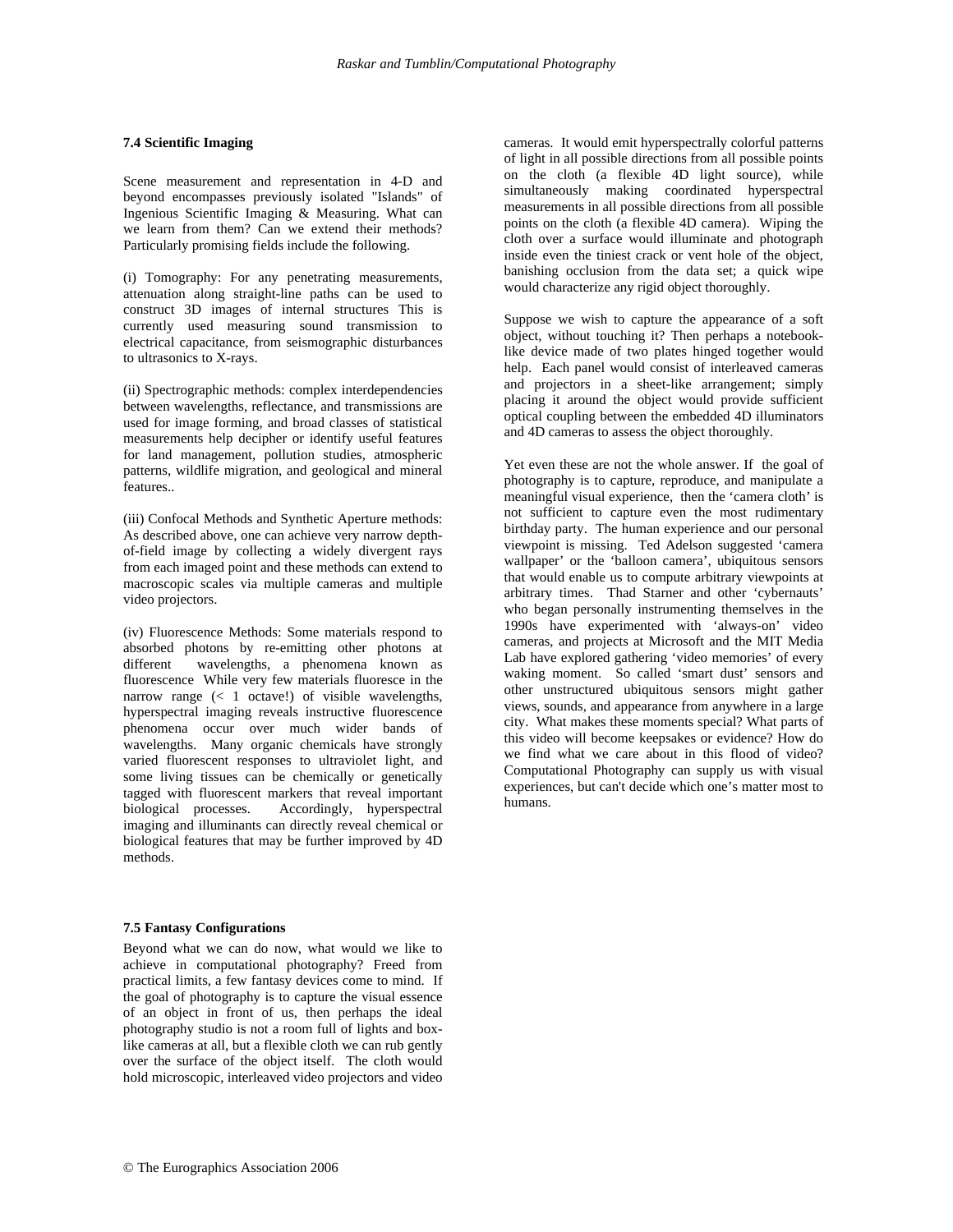# **Bibliography**

Fusion of Images Taken by Varying Camera and Scene Parameters;

#### **General**

AKERS, D., LOSASSO, F., KLINGNER, J., AGRAWALA, M., RICK, J., AND HANRAHAN, P. 2003. Conveying shape and features with image-based relighting. In IEEE Visualization, 349–354.

BURT, P., AND KOLCZYNSKI, R. 1993. Enhanced image capture through fusion. In International Conference on Computer Vision (ICCV 93), 173–182.

LEVIN, A., ZOMET, A., PELEG, S., AND WEISS, Y. 2004. Seamless image stitching in the gradient domain. In European Conference on Computer Vision (ECCV 04).

MASSEY, M., AND BENDER, W. 1996. Salient stills: Process and practice. IBM Systems Journal 35, 3&4, 557–574.

MUTTER, S., AND KRAUSE, M. 1992. Surrational Images: Photomontages. University of Illinois Press.

ROBINSON, H. P. 1869. Pictorial Effect in Photography: Being Hints on Composition and Chiaroscuro for Photographers. Piper & Carter.

MUYBRIDGE, E. 1955. The human figure in motion. Dover Publications, Inc.

AGARWALA, A., DONTCHEVA, AGRAWALA, M., DRUCKER, COLBURN, CURLESS, SALESIN AND COHEN, M. Interactive Digital Photomontage. ACM Transactions on Graphics (Proceedings of SIGGRAPH 2004), 2004.

S.K. Nayar and S.G. Narasimhan , "Assorted Pixels: Multi-Sampled Imaging With Structural Models," Europian Conference on Computer Vision (ECCV), Vol.IV, pp.636-652, May, 2002.

#### **Time**

BRAUN, M. 1992. Picturing Time: The Work of Etienne-Jules Marey. The University of Chicago Press.

FREEMAN, W. T., AND ZHANG, H. 2003. Shape-time photography. In Conference on Computer Vision and Pattern Recognition (CVPR 03), 151–157.

#### **Exposure**

FATTAL, R., LISCHINSKI, D., AND WERMAN, M. 2002. Gradient domain high dynamic range compression. ACM Transactions on Graphics 21, 3, 249–256.

REINHARD, E., STARK, M., SHIRLEY, P., AND FERWERDA, J. 2002. Photographic tone reproduction for digital images. ACM Transactions on Graphics 21, 3, 267– 276.

DEBEVEC, AND MALIK. 1997. Recovering high dynamic range radiance maps from photographs. In Proc. SIGGRAPH.

DURAND, AND DORSEY. 2002. Fast bilateral filtering for the display of high-dynamic-range images. ACMTrans. on Graphics 21, 3.

MANN, AND PICARD. 1995. Being 'undigital' with digital cameras: Extending dynamic range by combining differently exposed pictures. In Proc. IS&T 46th ann. conference.

TUMBLIN, AND TURK. 1999. LCIS: A boundary hierarchy for detail-preserving contrast reduction. In Proc. SIGGRAPH.

DICARLO, J., AND WANDELL, B. 2000. Rendering high dynamic range images. Proc. SPIE: Image Sensors 3965, 392–401.

Kang, S. B., Uyttendaele, M., Winder, S., and Szeliski, R. 2003. High dynamic range video. ACM Trans. Graph. 22, 3 (Jul. 2003), 319-325.

#### **Focus**

HAEBERLI, P. 1994. Grafica Obscura web site. <http://www.sgi.com/grafica/>.

MORGAN MCGUIRE, MATUSIK, PFISTER, HUGHES, AND DURAND, Defocus Video Matting, ACM Transactions on Graphics, Vol 24, No 3, July 2005, (Proceedings of ACM SIGGRAPH 2005).

#### **Illumination**

Frederik Anrys and Philip Dutr´e. Image based lighting design. In The 4th IASTED International Conference on Visualization, Imaging, and Image Processing, 2004.

David Akers, Frank Losasso, Jeff Klingner, Maneesh Agrawala, John Rick, and Pat Hanrahan. Conveying shape and features with image-based relighting. In IEEE Visualization, 2003.

Amit Agrawal, Ramesh Raskar, Shree K. Nayar, and Yuanzhen Li. Removing photography artifacts using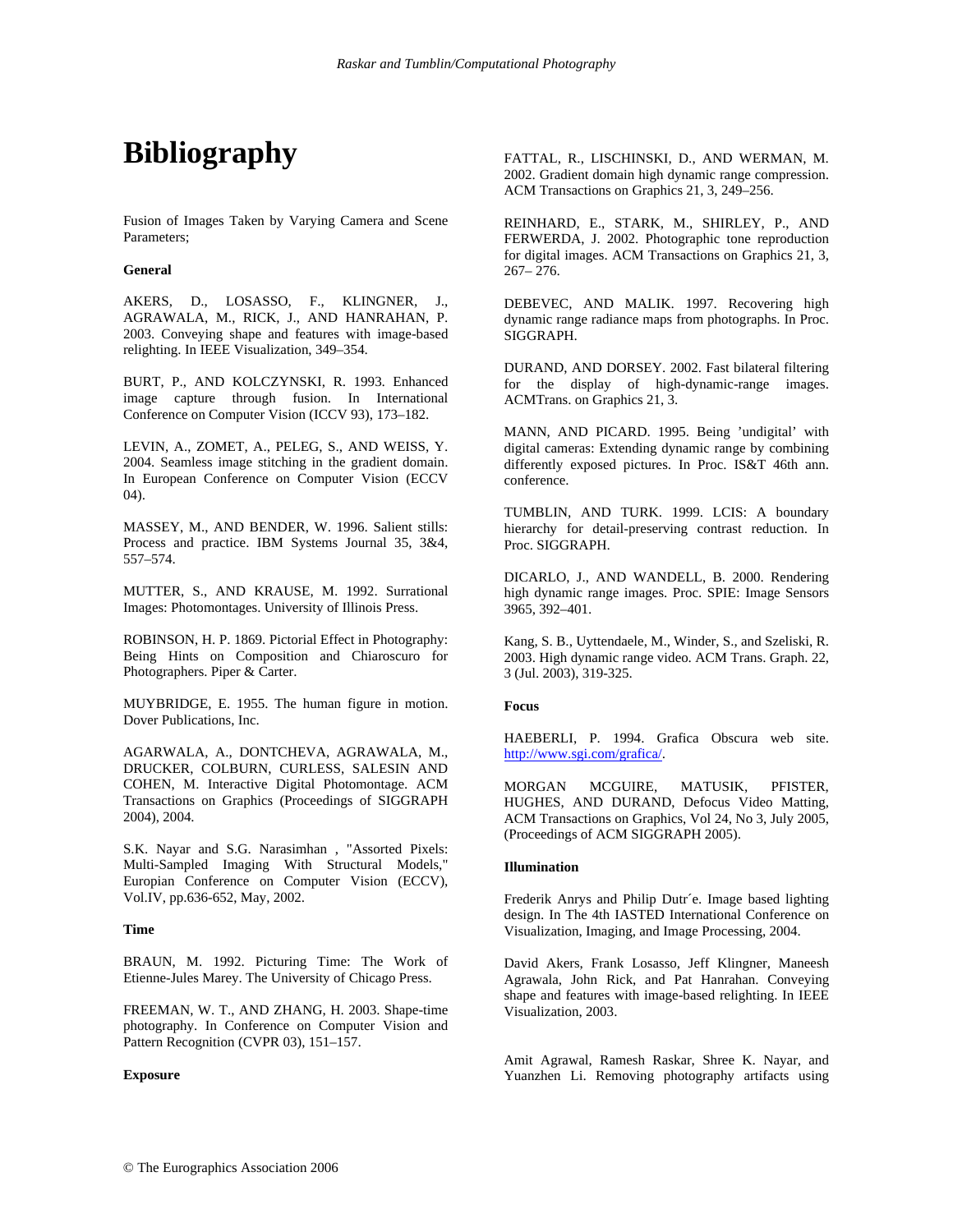gradient projection and flash-exposure sampling. In SIGGRAPH, pages 828–835, 2005.

Paul Debevec, Tim Hawkins, Chris Tchou, Haarm-Pieter Duiker, Westley Sarokin, and Mark Sagar. Acquiring the reflectance field of a human face. In SIGGRAPH, pages 145–156, 2000.

Paul Debevec, AndreasWenger, Chris Tchou, Andrew Gardner, JamieWaese, and Tim Hawkins. A lighting reproduction approach to live-action compositing. In SIGGRAPH,pages 547–556, 2002.

#### **Passive Illumination**

RASKAR, R., ILIE, A., AND YU, J. 2004. Image fusion for context enhancement and video surrealism. In NPAR 2004: Third International Symposium on Non-Photorealistic Rendering.

WEISS, Y. 2001. Deriving intrinsic images from image sequences. In International Conference On Computer Vision (ICCV 01), 68–75.

#### **Polarization**

Y. Y. SCHECHNER, S. G. NARASIMHAN and S. K. NAYAR, Instant Dehazing of Images Using Polarization, Proceedings of IEEE Conference on Computer Vision and Pattern Recognition, Hawaii, December 2001.

S. K. NAYAR, X. FANG, and T. E. BOULT, Removal of Specularities using Color and Polarization, Proceedings of IEEE Conference on Computer Vision and Pattern Recognition.

Wu, P. Walsh, J.T. "Tissue Polarization Imaging of Multiply-Scattered Reflected Light Lasers in Surgery and Medicine, Supplement 15, 2003.

### **Wavelength**

D. A. SOCOLINSKY, "Dynamic range constraints in image fusion and realization." Proc. IASTED Int. Conf. Signal and Image Process, 349-354 (2000).

Y. Y. SCHECHNER and S. K. NAYAR , Uncontrolled Modulation Imaging, Proceedings of IEEE Conference on Computer Vision and Pattern Recognition, Washington DC, June 2004.

## **Location**

Aseem Agarwala, Maneesh Agrawala, Michael Cohen, David Salesin, Rick Szeliski. ``Photographing long scenes with multi-viewpoint panoramas,'' ACM Transactions on Graphics (Proceedings of SIGGRAPH 2006), To appear, 2006.

B. Wilburn, N. Joshi, V. Vaish, E. Talvala, E. Antunez, A. Barth, A. Adams, M. Horowitz, M. Levoy, High-Performance Imaging Using Large Camera Arrays.. ACM Transactions on Graphics, Vol 24, No 3, July 2005, pp 765-776 (Proceedings of ACM SIGGRAPH 2005).

#### **Matting**

CHUANG, Y.-Y., CURLESS, B., SALESIN, D., AND SZELISKI, R. 2001. A Bayesian approach to digital matting. In Proceedings of Computer Vision and Pattern Recognition (CVPR 2001), vol. II, 264 – 271.

PORTER, T., AND DUFF, T. 1984. Compositing digital images. In Computer Graphics (Proceedings of ACM SIGGRAPH 84), vol. 18, 253–259.

SMITH, A. R., AND BLINN, J. F. 1996. Blue screen matting. In Proceedings of ACM SIGGRAPH 96, 259– 268.

Jian SUN, Jiaya JIA, Chi-Keung TANG and Heung-Yeung SHUM, Poisson Matting, ACM Transactions on Graphics, also in SIGGRAPH 2004, vol. 23, no. 3, July 2004, pages 315-321.

## Techniques

## **General**

DANIELSSON, P.-E. 1980. Euclidean distance mapping. Computer Graphics and Image Processing 14, 227–248.

LUCAS, B. D., AND KANADE, T. 1981. An iterative image registration technique with an application to stereo vision. In Proceedings of the 7th International Joint Conference on Artificial Intelligence (IJCAI '81), 674– 679.

MORTENSEN, E. N., AND BARRETT, W. A. 1995. Intelligent scissors for image composition. In Proceedings of SIGGRAPH 95, Computer Graphics Proceedings, Annual Conference Series, 191–198.

## **Graph Cuts**

BOYKOV, Y., VEKSLER, O., AND ZABIH, R. 2001. Fast approximate energy minimization via graph cuts. IEEE Transactions on Pattern Analysis and Machine Intelligence 23, 11, 1222–1239.

KWATRA, V., SCH ¨ODL, A., ESSA, I., TURK, G., AND BOBICK, A. 2003. Graphcut textures: Image and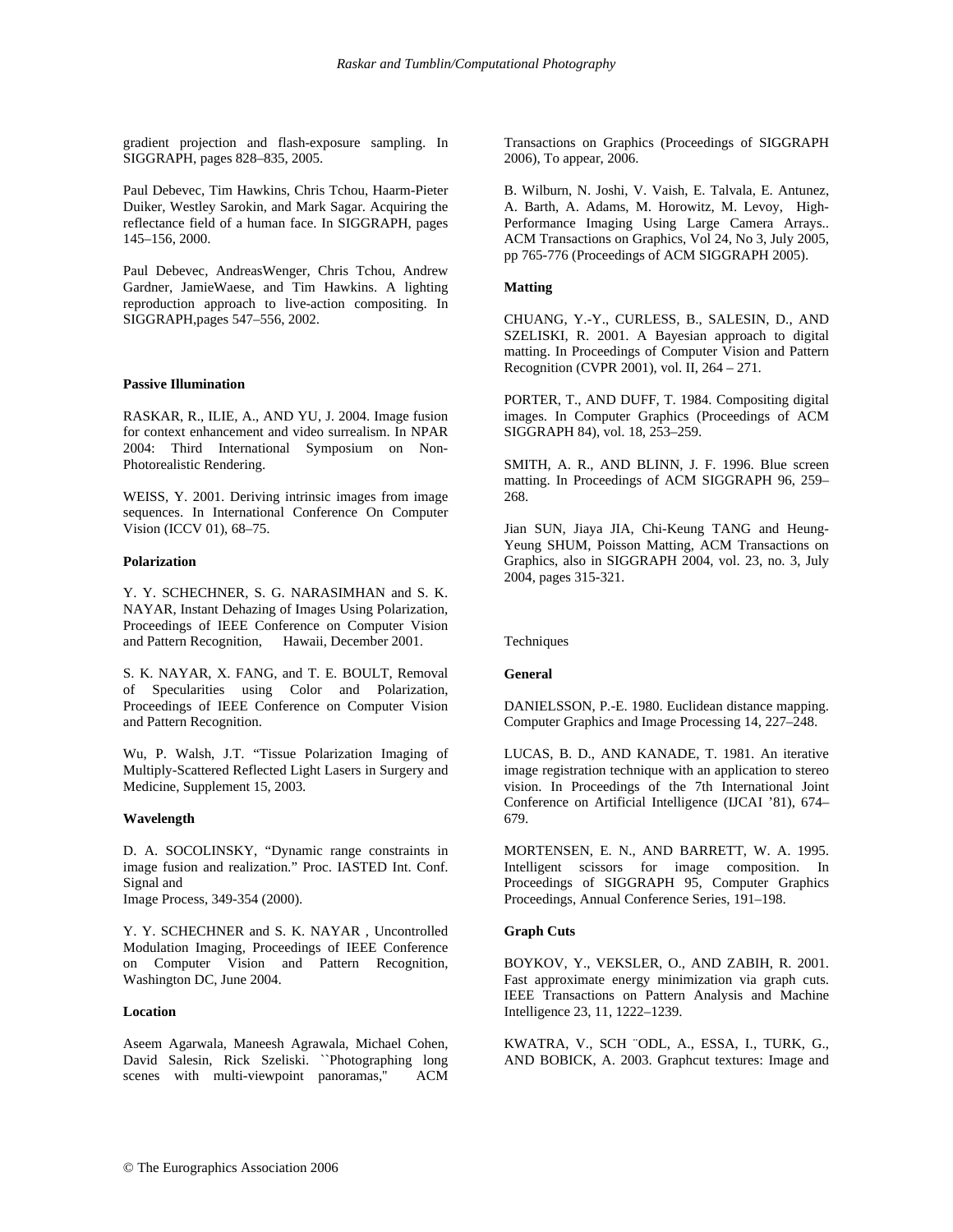video synthesis using graph cuts. ACM Transactions on Graphics 22, 3, 277–286.

SHI, J., AND MALIK, J. Normalized Cuts and Image Segmentation. IEEE Conf. Computer Vision and Pattern Recognition (CVPR), June 1997, Puerto Rico

## **Gradient Domain**

PEREZ, P., GANGNET, M., AND BLAKE, A. 2003. Poisson image editing. ACM Transactions on Graphics 22, 3, 313–318.

#### **Smoothing, Bilateral and Trilateral Filter**

C. TOMASI, AND R. MANDUCHI, Bilateral Filtering of gray and colored images, Proc. IEEE Intl. Conference on Computer Vision, pp. 836-846, 1998.

CHOUDHURY, P., TUMBLIN, J., "The Trilateral Filter for High Contrast Images and Meshes", Proc. of the Eurographics Symposium on Rendering, Per. H. Christensen and Daniel Cohen eds., pp. 186-196, 2003

## **Video Textures**

Schödl, A., Szeliski, R., Salesin, D. H., and Essa, I. 2000. Video textures. In Proceedings of the 27th Annual Conference on Computer Graphics and interactive Techniques International Conference on Computer Graphics and Interactive Techniques. ACM Press/Addison-Wesley Publishing Co., New York, NY, 489-498.

Agarwala, A., Zheng, K. C., Pal, C., Agrawala, M., Cohen, M., Curless, B., Salesin, D., and Szeliski, R. 2005. Panoramic video textures. ACM Trans. Graph. 24, 3 (Jul. 2005), 821-827.

#### **Feature Extraction and Scene Understanding**

### **Shape/Material/Illumination, Surface normals**

## **BASRI, R. JACOBS, D. Photometric stereo with general, unknown lighting, Computer Vision and Pattern Recognition, 2001**

B. K. P. HORN, "Shape from shading: A method for obtaining the shape of a smooth opaque object from one view," MIT Project MAC Int. Rep. TR-79 and MIT AI Lab, Tech. Rep. 232, Nov. 1970.

TODD ZICKLER, PETER N. BELHUMEUR, AND DAVID J. KRIEGMAN, "Helmholtz Stereopsis: Exploiting Reciprocity for Surface Reconstruction." Proc. 7th European Conference on Computer Vision, May 2002. Vol. III, pp 869-884.

ANDREAS WENGER, A GARDNER, CHRIS TCHOU, J UNGER, T HAWKINS, P DEBEVEC, Postproduction Relighting and Reflectance Transformation With Time-Multiplexed Illumination, SIGGRAPH 2005

## **Depth edges**

Ramesh RASKAR , Karhan TAN, Rogerio FERIS, Jingyi YU, Matthew TURK, Non-photorealistic Camera: Depth Edge Detection and Stylized Rendering Using a Multi-Flash Camera, SIGGRAPH 2004

## **Depth**

S. K. NAYAR and Y. NAKAGAWA,, Shape from Focus, IEEE Transactions on Pattern Analysis and Machine Intelligence, Vol. 16, No. 8, pp. 824-831,

## **Motion**

M. Ben-Ezra and S.K. Nayar, "Motion-based Motion Deblurring,", IEEE Transactions on Pattern Analysis and Machine Intelligence, Vol.26, No.6, pp.689-698, Jun, 2004.

Raskar, R., Agrawal, A., and Tumblin, J. 2006. Coded exposure photography: motion deblurring using fluttered shutter. ACM Trans. Graph. 25, 3 (Jul. 2006), 795-804.

Rob Fergus, Barun Singh, Aaron Hertzmann, Sam T. Roweis, William T. Freeman.,"Removing Camera Shake from a Single Photograph", ACM Trans. on Graphics (Proc. SIGGRAPH 2006).

Liu, C., Torralba, A., Freeman, W. T., Durand, F., and Adelson, E. H. 2005. Motion magnification. ACM Trans. Graph. 24, 3 (Jul. 2005), 519-526.

## **Transfer and denoising**

### **Flash to no-flash**

Elmar EISEMANN and Frédo DURAND, Flash Photography Enhancement Via Intrinsic Relighting, SIGGRAPH 2004

Georg PETSCHNIGG, Maneesh AGRAWALA, Hugues HOPPE, Richard SZELISKI, Michael COHEN, Kentaro TOYAMA. Digital Photography with Flash and No-Flash Image Pairs.ACM Transactions on Graphics (Proceedings of SIGGRAPH 2004), 2004.

DICARLO, J. M., XIAO, F., AND WANDELL, B. A. 2001. Illuminating illumination. In 9th Color Imaging Conference, 27–34.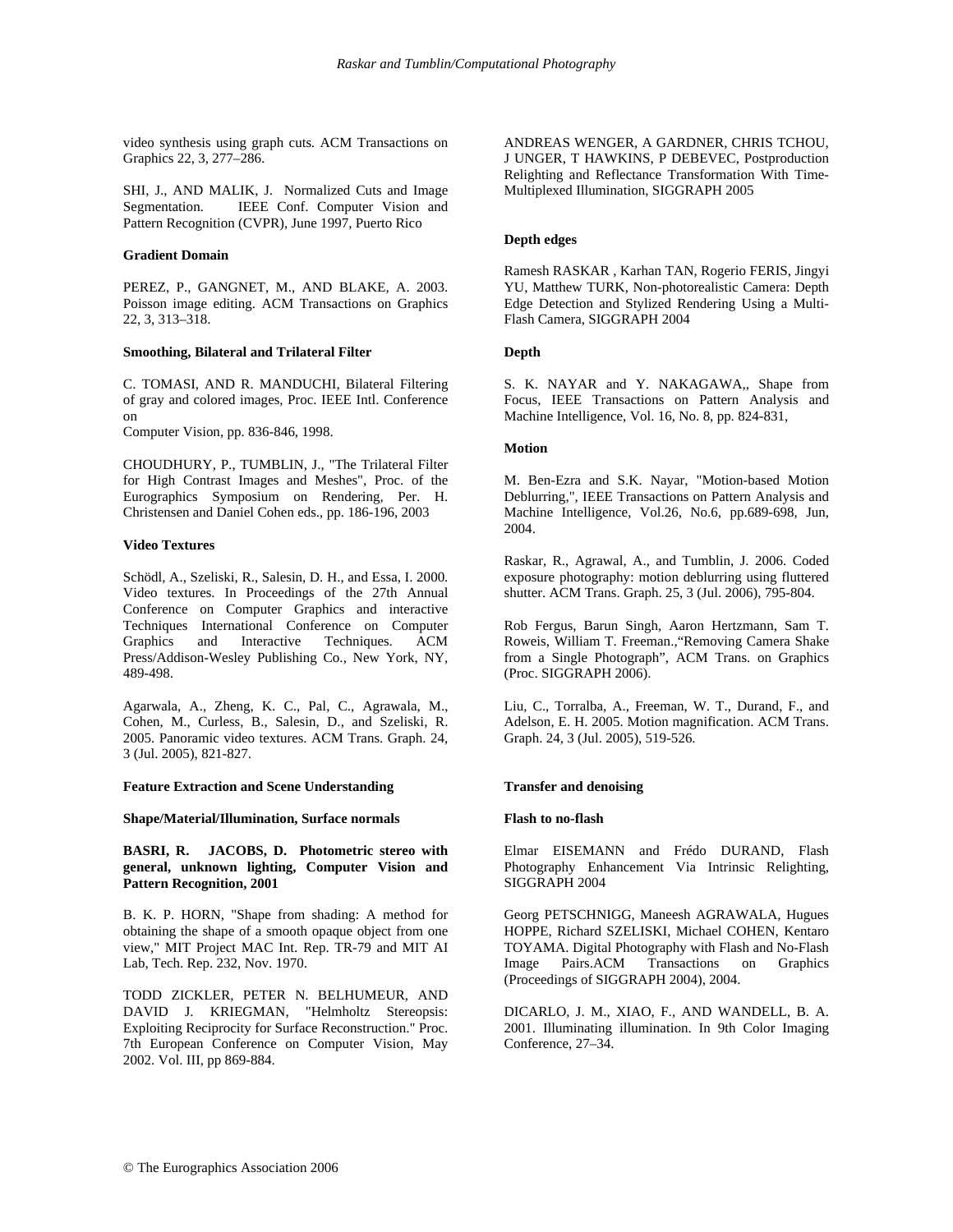## **Noise**

P. MEER, J. JOLION, AND A. ROSENFELD, "A Fast Parallel Algorithm For Blind Estimation of Noise Variance," IEEE Transactions on Pattern Analysis and Machine Intelligence, vol. 12, no. 2, pp. 216-223, 1990.

Eric P. BENNETT and Leonard McMILLAN "Video Enhancement Using Per-Pixel Virtual Exposures" SIGGRAPH 2005

#### **Geometric Operations:**

## **Panorama**

DAVIS, J. 1998. Mosaics of scenes with moving objects. In Computer Vision and Pattern Recognition (CVPR 98), 354–360.

UYTTENDAELE, M., EDEN, A., AND SZELISKI, R. 2001. Eliminating ghosting and exposure artifacts in image mosaics. In Conference on Computer Vision and Pattern

Recognition (CVPR 01), 509–516.

SZELISKI, R., AND SHUM, H.-Y. 1997. Creating full view panoramic mosaics and environment maps. In Proceedings of SIGGRAPH 97, Computer Graphics Proceedings,

Annual Conference Series, 251–258.

#### **Synthetic Aperture and Multi-views**

E. H. Adelson and J. Y.A. Wang, "Single Lens Stereo with a Plenoptic Camera" in IEEE Transactions on Pattern Analysis and Machine Intelligence, Vol. 14, No. 2, Feb 1992.

Marc LEVOY, Billy CHEN, Vaibhav VAISH, Mark HOROWITZ, Ian MCDOWALL, Mark BOLAS, Synthetic Aperture Confocal Imaging. ACM SIGGRAPH 2004.

REN NG, Fourier Slice Photography, SIGGRAPH 2005

Georgiev, T., Zheng, C., Nayar, Sh., Curless, B., Salasin, D., Intwala, Ch., Spatio-angular Resolution Trade-offs in Integral Photography, EGSR 2006

A. STERN and B. JAVIDI, "3-D computational synthetic aperture integral imaging (COMPSAII)," Opt. Express 11, 2446-2451 (2003),

C. OLIVER and S. QUEGAN, Understanding Synthetic Aperture Radar Images. London: Artech House, 1998.

Vaibhav Vaish, Gaurav Garg, Eino-Ville (Eddy) Talvala, Emilio Antunez, Bennett Wilburn, Mark Horowitz, Marc Levoy, "Synthetic Aperture Focusing using a Shear-Warp Factorization of the Viewing Transform", Proc. Workshop on Advanced 3D Imaging for Safety and Security (A3DISS) 2005 (in conjunction with CVPR 2005)

## **Deblurring and Superresolution**

M. BEN-EZRA AND S. K. NAYAR , Motion Deblurring using Hybrid Imaging, In Proc. IEEE Computer Vision and Pattern Recognition (CVPR), Wisconsin, June 2003.

ZHOUCHEN LIN, HEUNG-YEUNG SHUM Fundamental Limits of Reconstruction-Based Superresolution Algorithms under Local Translation PAMI, January 2004 - (Vol. 26, No. 1) pp. 83-9

O. LANDOLT, A. MITROS, AND C. KOCH, "Visual Sensor with Resolution Enhancement by Mechanical Vibrations," Proc. 2001 Conf. Advanced Research in VLSI, pp. 249-264, 2001.

## **Dynamic Range**

A. Morimura. Imaging method for a wide dynamic range and an imaging device for a wide dynamic range. U.S. Patent 5455621, October 1993.

P. Burt and R. J. Kolczynski. Enhanced Image Capture Through Fusion. Proc. Of International Conference on Computer Vision (ICCV), pages 173-182, 1993.

B. Madden. Extended Intensity Range Imaging. Technical Report MS-CIS-93-96, Grasp Laboratory, University of Pennsylvania, 1993.

Y. T. Tsai. Method and apparatus for extending the dynamic range of an electronic imaging system. U.S. Patent 5309243, May 1994.

T. Mitsunaga and S. K. Nayar. Radiometric self calibration. In Proc CVPR, volume 2, pages 374--380, June 1999.

R. A. Street. High dynamic range segmented pixel sensor array. U.S. Patent 5789737, August 1998.

R. J. Handy. High dynamic range ccd detector imager. U.S. Patent 4623928, November 1986.

D. D.Wen. High dynamic range charge coupled device. U.S. Patent 4873561, October 1989.

M. Hamazaki. Driving method for solid-state image pickup device. Japanese Patent 08-331461, December 1996.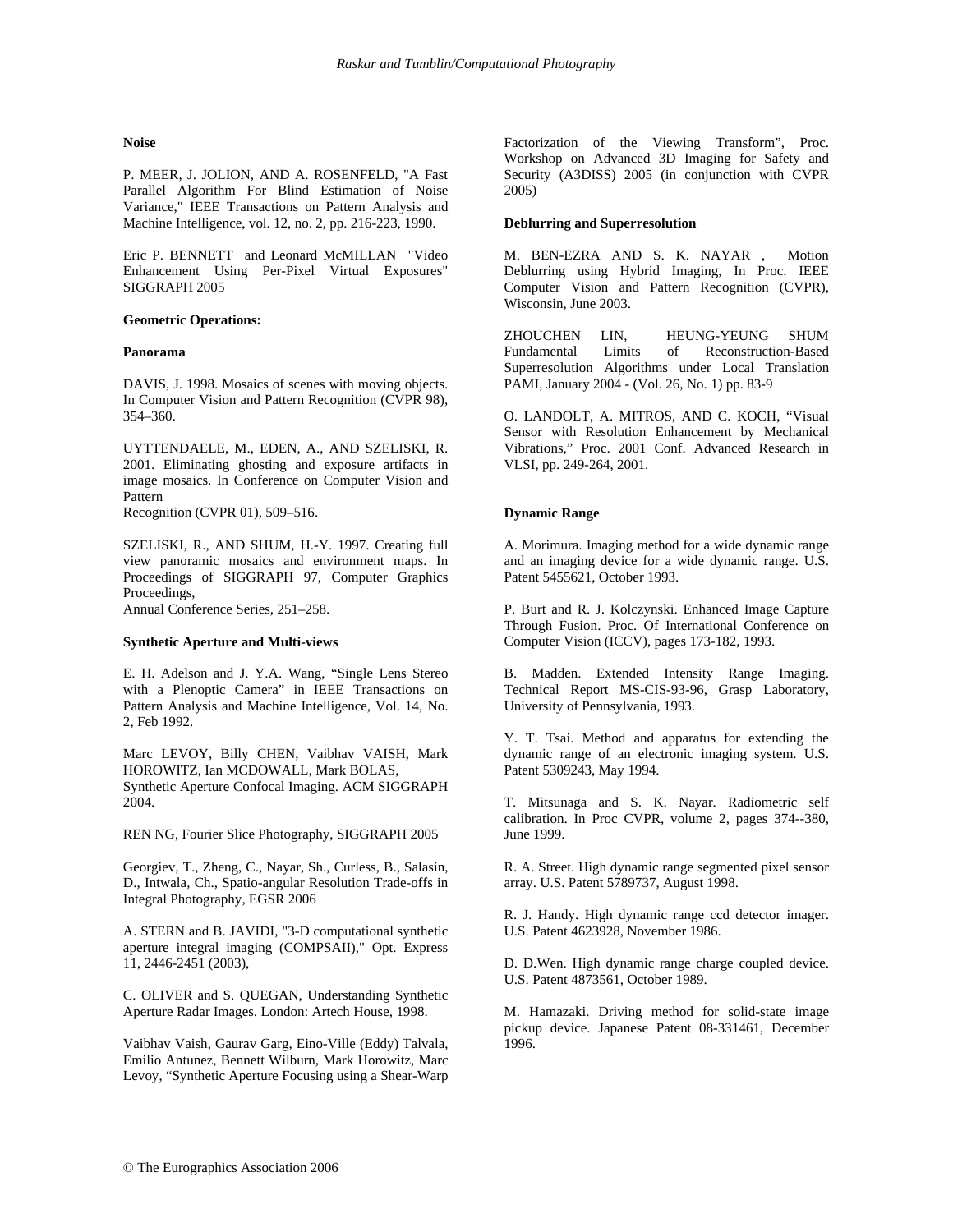Knight, T. (1983) "Design of an Integrated Optical Sensor with On-Chip Pre-Processing," Ph.D. Thesis, Department of Electrical Engineering and Computer Science, MIT.

M. Sayag, "Non-linear Photosite Response in CCD Imagers." U.S Patent No. 5,055,667, 1991.

S. J. Decker, R. D. McGrath, K. Brehmer, and C. G. Sodini, "A 256x256 CMOS imaging array with wide dynamic range pixels and column-parallel digital output." IEEE J. of Solid State Circuits, Vol. 33, pp. 2081-2091, Dec. 1998

V. Brajovic and T. Kanade. A Sorting Image Sensor: An Example of Massively Parallel Intensity-to-Time Processing for Low-Latency Computational Sensors. Proc. of IEEE Conference on Robotics and Automation, pages 1638-1643, April 1996.

D. Scheffer S. Kavadias, B. Dierickx, A. Alaerts, D. Uwaerts, and J. Bogaerts. A Logarithmic Response CMOS Image Sensor with On-Chip Calibration. IEEE JSSC, 35(8):1146--52, August 2000

Shree K. Nayar, Tomoo Mitsunaga: High Dynamic Range Imaging: Spatially Varying Pixel Exposures. CVPR 2000: 1472-1479

#### **Active Illumination**

Edward H. Adelson and James R. Bergen. The plenoptic function and the elements of early vision. M. Landy and J. A. Movshon, (eds) Computational Models of Visual Processing, 1991.

Martin Fuchs, Volker Blanz, and Hans-Peter Seidel. Bayesian relighting. In Rendering Techniques, pages 157–164, 2005.

Steven J. Gortler, Radek Grzeszczuk, Richard Szeliski, and Michael F. Cohen. The lumigraph. In SIGGRAPH, pages 43–54, 1996.

Paul Haeberli. Graphics obscura.

Tim Hawkins, Jonathan Cohen, and Paul Debevec. A photometric approach to digitizing cultural artifacts. In Proceedings of conference on Virtual reality, archeology, and cultural heritage, pages 333–342, 2001.

Tim Hawkins, Per Einarsson, and Paul E. Debevec. A dual light stage. In Rendering Techniques, pages 91–98, 2005.

Hugues Hoppe and Kentaro Toyama. Continuous flash. Technical Report 63, Microsoft Research, 2003.

Andrew Jones, Andrew Gardner, Mark Bolas, Ian McDowall, and Paul Debevec. Performance geometry capture for spatially varying relighting. SIGGRAPH Sketch, 2005.

Feng Xiao Jeffrey M. DiCarlo and Brian A Wandell. Illuminating illumination. In Ninth Color Imaging Conference, pages 27–34, 2001.

Melissa L Koudelka, Peter N Belhumeur, Sebastian Magda, and David J. Kriegman. Image-based modeling and rendering of surfaces with arbitrary brdfs. In IEEE CVPR, pages 568–575, 2001.

Marc Levoy and Pat Hanrahan. Light field rendering. In SIGGRAPH, pages 31–42, 1996.

Tom Malzbender, Dan Gelb, and Hans Wolters. Polynomial texture maps. In SIGGRAPH, pages 519– 528. ACM Press, 2001.

Vincent Masselus, Pieter Peers, Philip Dutr´e, and Yves D. Willems. Relighting with 4d incident light fields. In SIGGRAPH, volume 22, pages 613–620, 2003.

Ankit Mohan, Jack Tumblin, Bobby Bodenheimer, Cindy Grimm, and Reynold J. Bailey. Table-top computed lighting for practical digital photography. In Rendering Techniques, pages 165–172, 2005.

Jeffry S. Nimeroff, Eero Simoncelli, and Julie Dorsey. Efficient re-rendering of naturally illuminated environments. In Proceedings of the Fifth Eurographics Workshop on Rendering, pages 359–373, 1994.

AndreasWenger, Andrew Gardner, Chris Tchou, Jonas Unger, Tim Hawkins, and Paul Debevec. Performance relighting and reflectance transformation with timemultiplexed illumination. In SIGGRAPH, volume 24, pages 756–764, 2005.

Holger Winnem¨oeller, Ankit Mohan, Jack Tumblin, and Bruce Gooch. Light waving: Estimating light positions from photographs alone. Computer Graphics Forum, 24(3):to appear, 2005.

#### **Smart, Unconventional Cameras**

#### **MEMS Technology**

S. K. NAYAR, V. BRANZOI, AND T. BOULT. Programmable Imaging using a Digital Micromirror Array, Proceedings of IEEE Conference on Computer Vision and Pattern Recognition, Washington DC, June 2004.